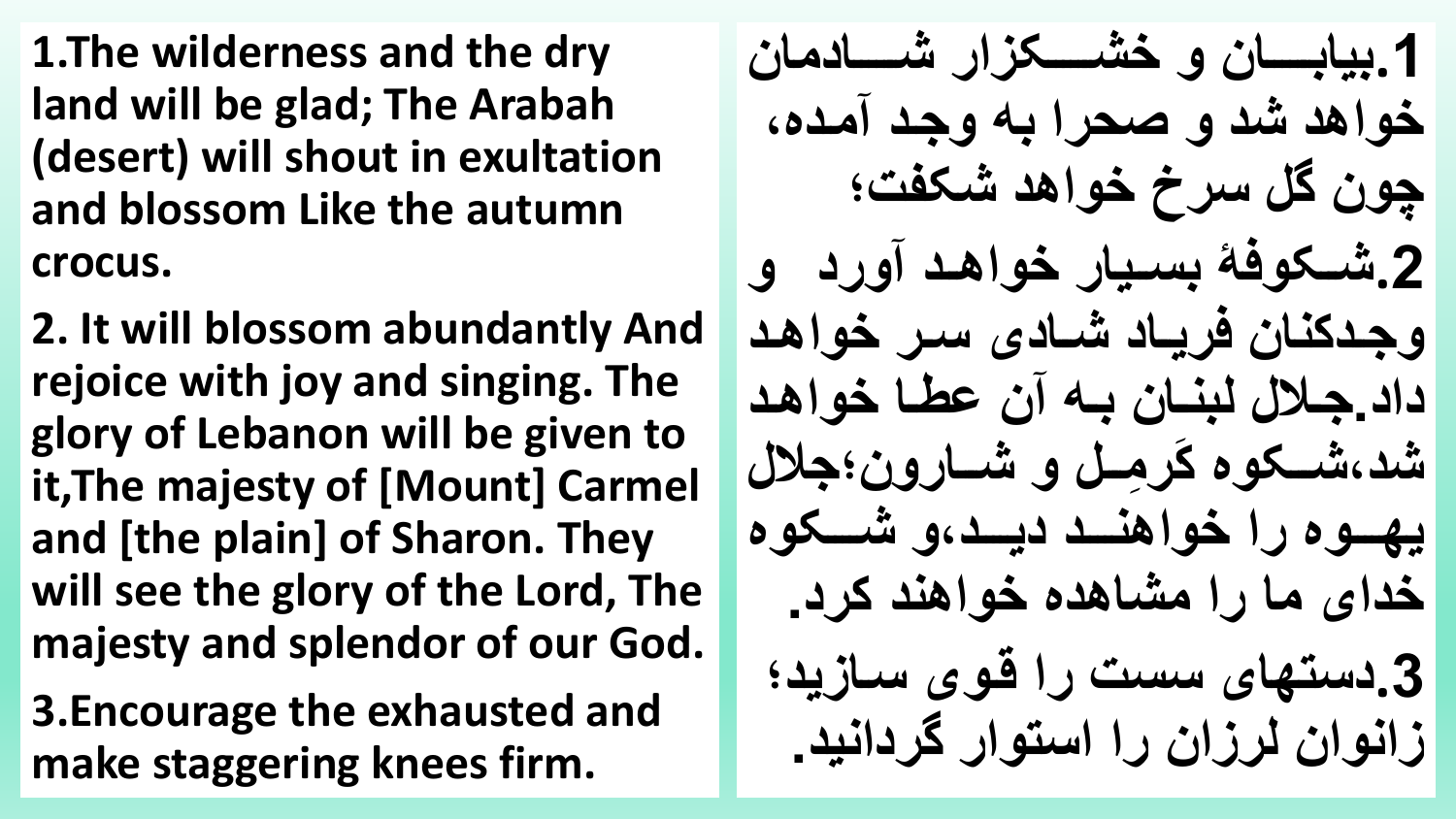**4.Say to those with an anxious and panic-stricken heart, "Be strong, fear not! Indeed, your God will come with vengeance [for the ungodly]; The retribution of God will come, But He will save you."**

**5.Then the eyes of the blind will be opened, And the ears of the deaf will be unstopped.**

**6.Then the lame will leap like a deer, And the tongue of the mute will shout for joy. For waters will break forth in the wilderness And streams in the desert.**

**.4بااهز نهاااوزه ساااکزب اییاا :»قاااوز** باشيد و مهر اسيد!هـان خـدای شـما میآیید؛او بسا انتقسام و مکافسات اله*می* میآید؛او خود میآید تا شما را نجات  **ه .« .5من ا زچش اکزنابینایاکزگشا ز ا ها ز** شد،و گوشـهای ناشنوایان بـاز خواهد **. گشت .6من ا زنن اکزچاکزغ لزجستزاز یا**  خواهنــد کــرد،و زیـــان گنــگ شـــادمانـه خواهد سرایید.آبها در بیابا*ن* سیلان خواهد كرد،و نهرها در صحرا خواهد **جاشی .**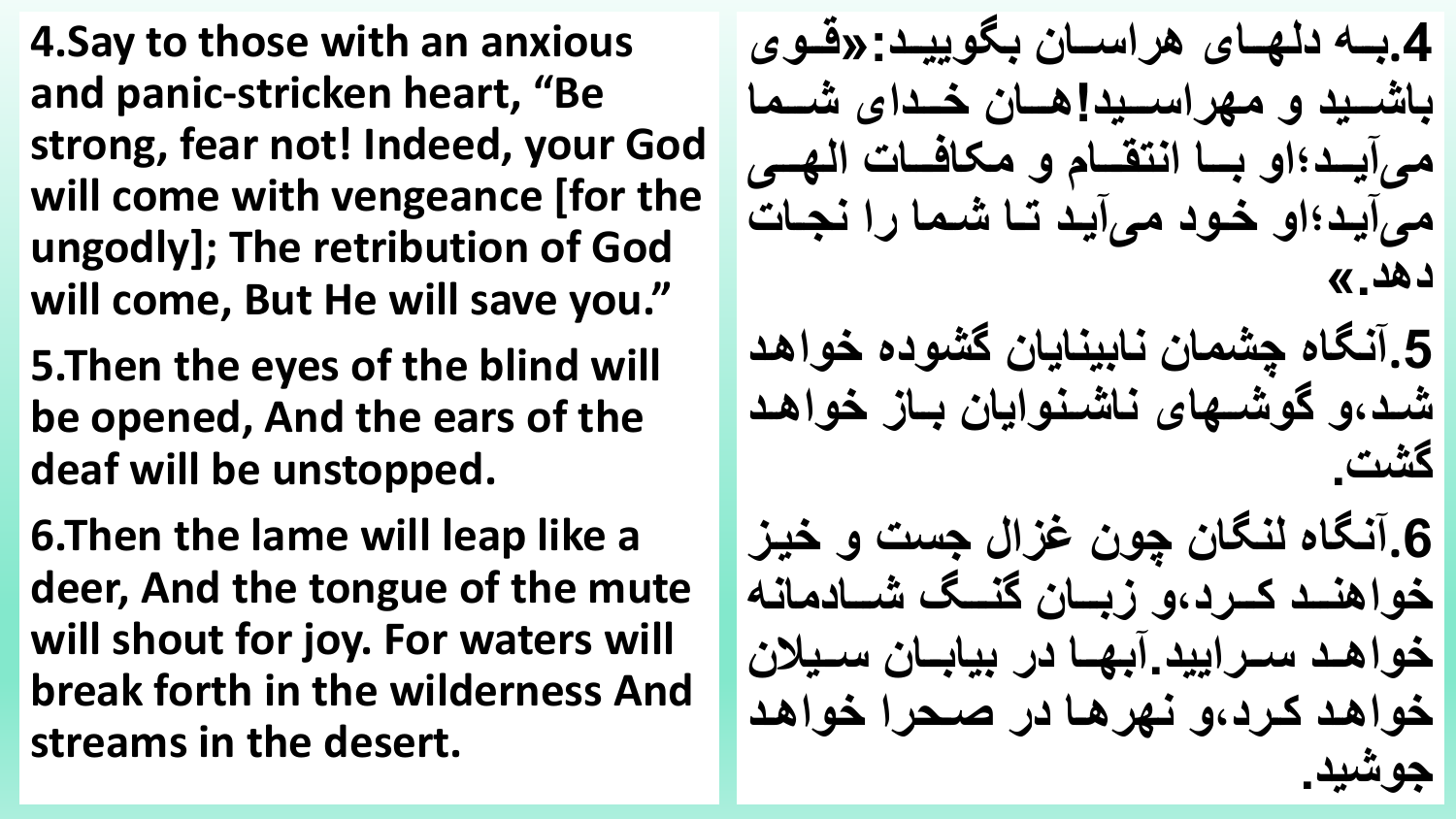**7.And the burning sand (mirage) will become a pool [of water]And the thirsty ground springs of water; In the haunt of jackals, where they lay resting, Grass becomes reeds and rushes.**

**8.A highway will be there, and a roadway; And it will be called the Holy Way. The unclean will not travel on it, But it will be for those who walk on the way [the redeemed]; And fools will not wander on it.**

**.7شااکز هزبااهزب اااهزباا لز ا هاا ز شا از اایکزتشاانهزبااهزچشا هزهاوز** جوشان. در مکانی که شغالان هی آرمیدنــد، علف و بوریــا و نــ*ی* خواهد <u>رویی</u>د. 8 در آنجا شاهراهی خواهد بود که 'راه مقدس<sup>،</sup> نامیده خواهد شد؛ شخص نجس در آن قدم نخواهد **وک وک ساان ا نها ب اه تنهاا م ز** خواهد بود،و جاهلان از آن گذر نخو اهند کر *د* ـ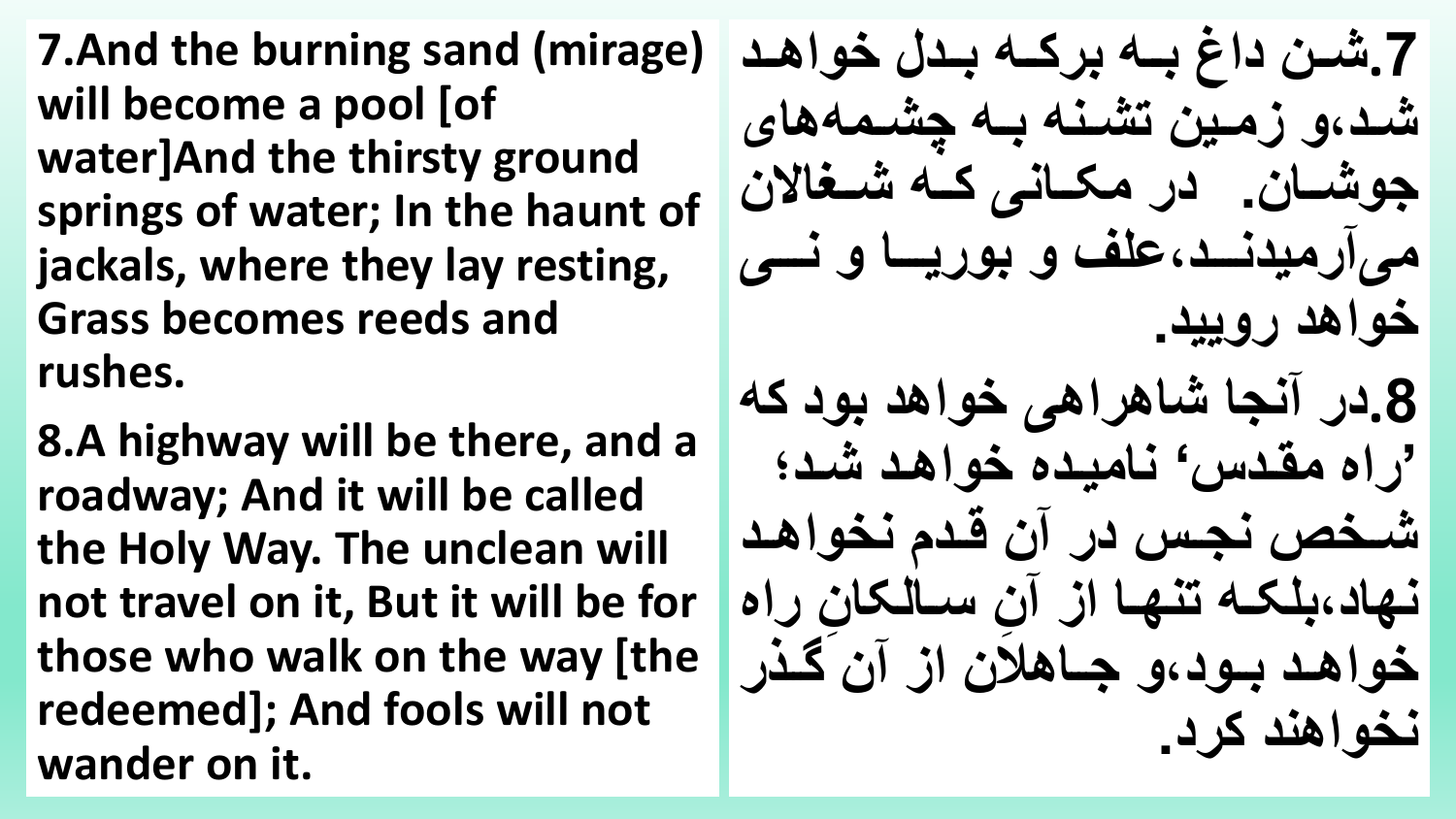**9.No lion will be there,Nor will any predatory animal come up on it;They will not be found there. But the redeemed will walk there.**

**10.And the ransomed of the Lord will return And come to Zion with shouts of jubilation, And everlasting joy will be upon their heads;They will find joy and gladness, And sorrow and sighing will flee away.**

9.شـــيرى در آن نخواهــد بـــود،و حیوان درّندهای بر آن بر نخواهد آمد، و در آن یافت نخواهد شد<u>.</u> بلکه تنها ر هاییبافتگان در آن گام خواهند ز *د*، **.10ازب یهزشاااااا گاکز اناااااا زبااااااا ز** خواهند گشت. سرودخوانان به **ِصهیاک ل ا هنا شا ا شاا و** جاودان*ی* زینتبخش سرشان خواهد بــــــود.از شـــــــادمان*ی* و خوشـــــ*ی* برخوردار خواهند شد،و غم و ناله خواهد گريخت<sub>-</sub>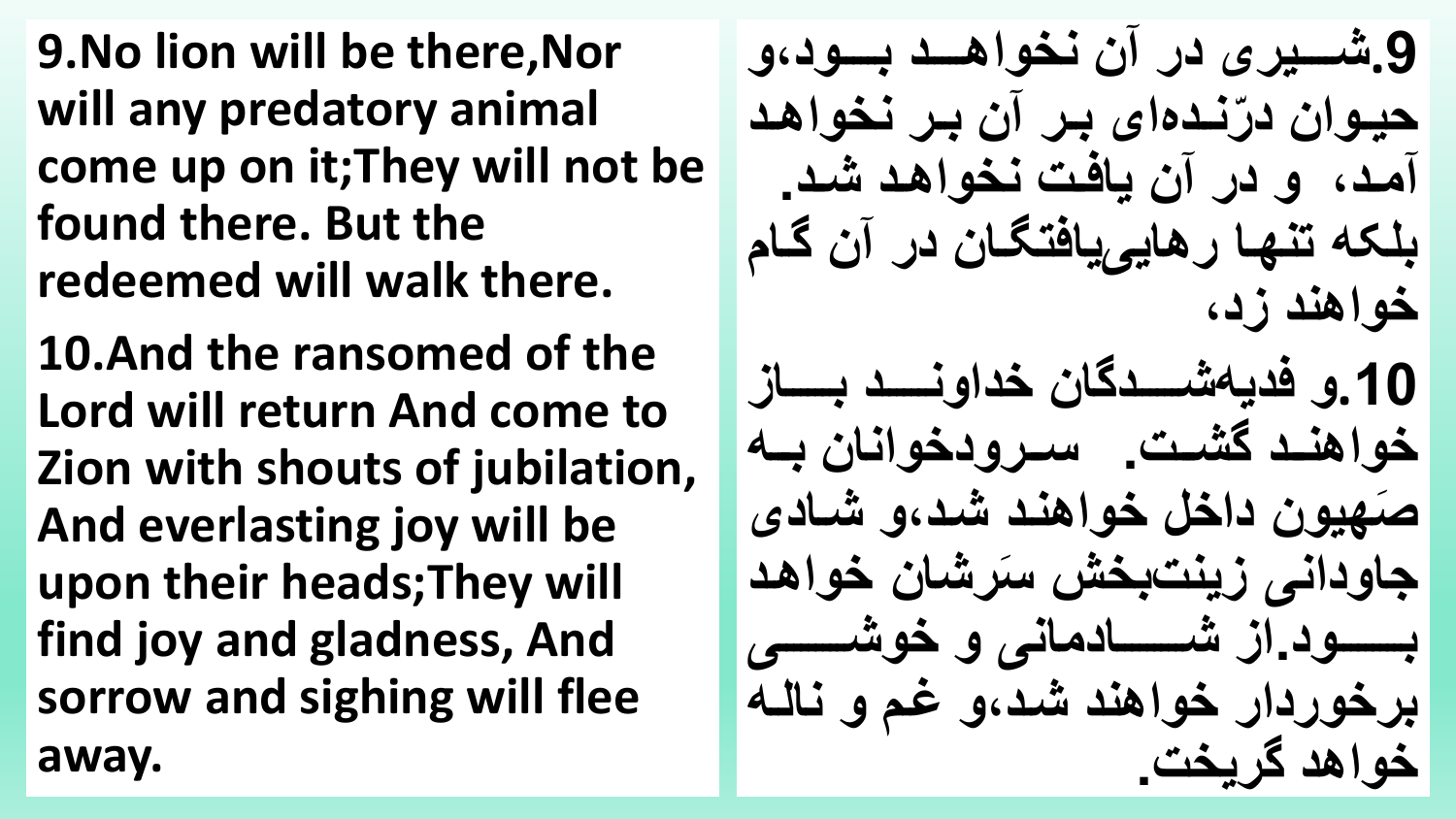## **Sermon for 19 June 2022 on Isaiah 35:1-10**

 **ااظهز19 ژائکز2022 ز شعیاز 10-1:35**

**1. What do you do when you just can't believe that something will change? Yes, what do you do then? If it is unimaginable that change is coming. Or worse, when it changes for the worse. When all experience suggests it won't get better. What do you do then?**

## 1. چه کار می کنید زمان*ی* که شما فقط نمی توانید باور چیزی در حال تغییر است؟ آره، پس چیکار میکن*ي*؟ **وقتی غیر قابل تصور است که تغییر** در حال آمدن است<u>.</u> یا بدتر از آن، وقتی برای بدتر شدن تغییر می کند. وقتی همه تجربه ها نشان می دهد **اهز اضاعزبهت زن یزشا . پ ز چی ا ز ی ني؟**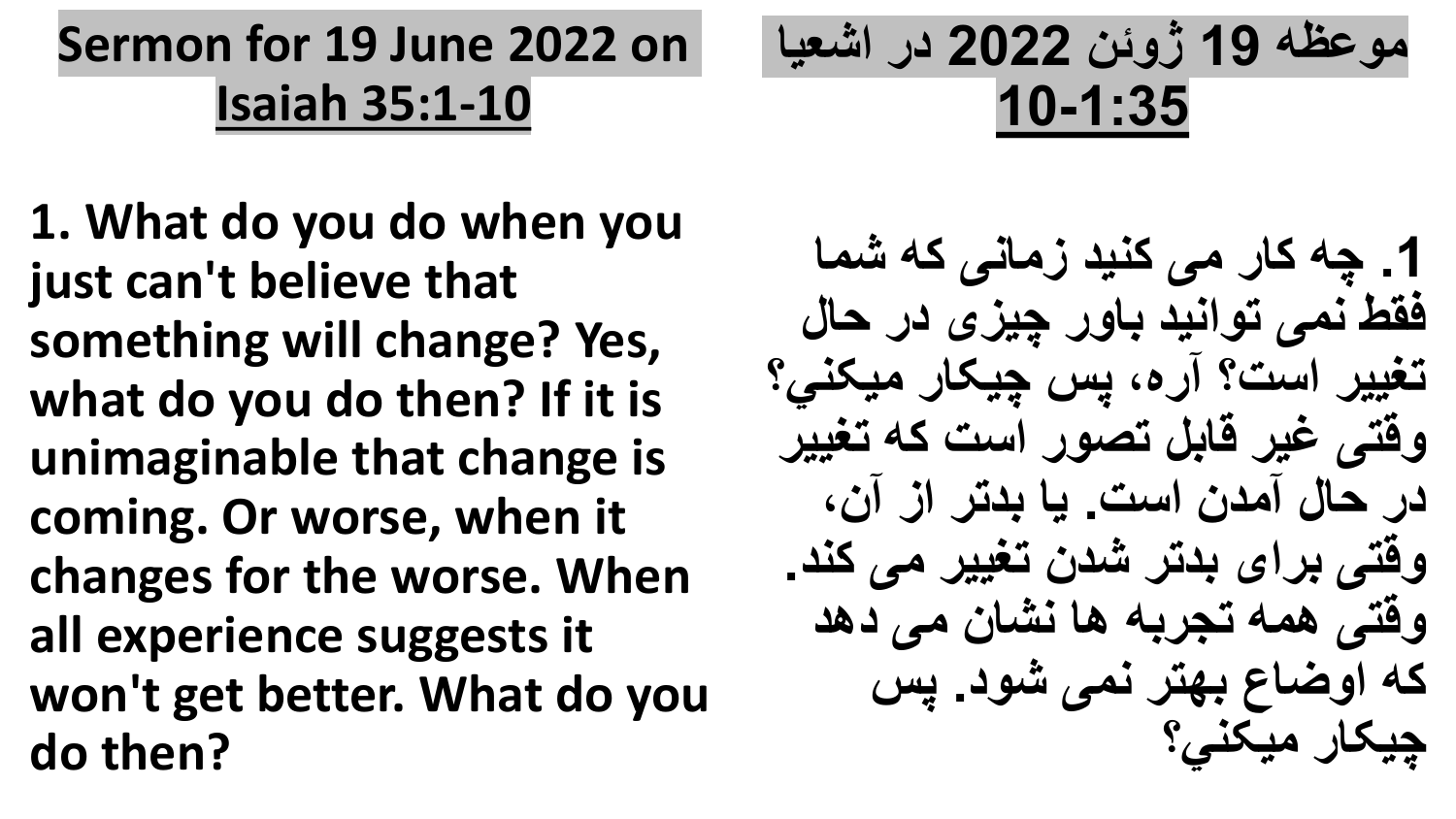**2. I'm often indecisive, I admit it. I like to bury my head in the desert sand. It's very comfortable at times. I don't hear the world and its noise. I can give myself over completely to the noise inside me and hide myself well. Only at some point, I can't stand myself any more. And as part of our world, I can't hide from it forever. That's the way it is.**

2. من اغلب تصميم گرف*ت*ه نشده،  **اکزمکز ز اتا بز ایزاانل. اساتز** دارم سـرم را در شـن صـحرا دفـن کنم. این گاه*ی* اوقات بسیار راحت  **ست. نیازازسا زازصا یشز زن ای** شنوم. میتونم کـاملا تسـليم سـر و صداي درونم بشم و خـوب مخفـ*ي* بشم . فقط در مقطع*ی* دیگر نم*ی* تــوانم خــودم را تحمــل كــنم. و بــه عنوان بخشی از دنیای ما نمیتونم **بااا دزه یشاااهز شز فااايزبشااالز.**  ا**ینطوریه** .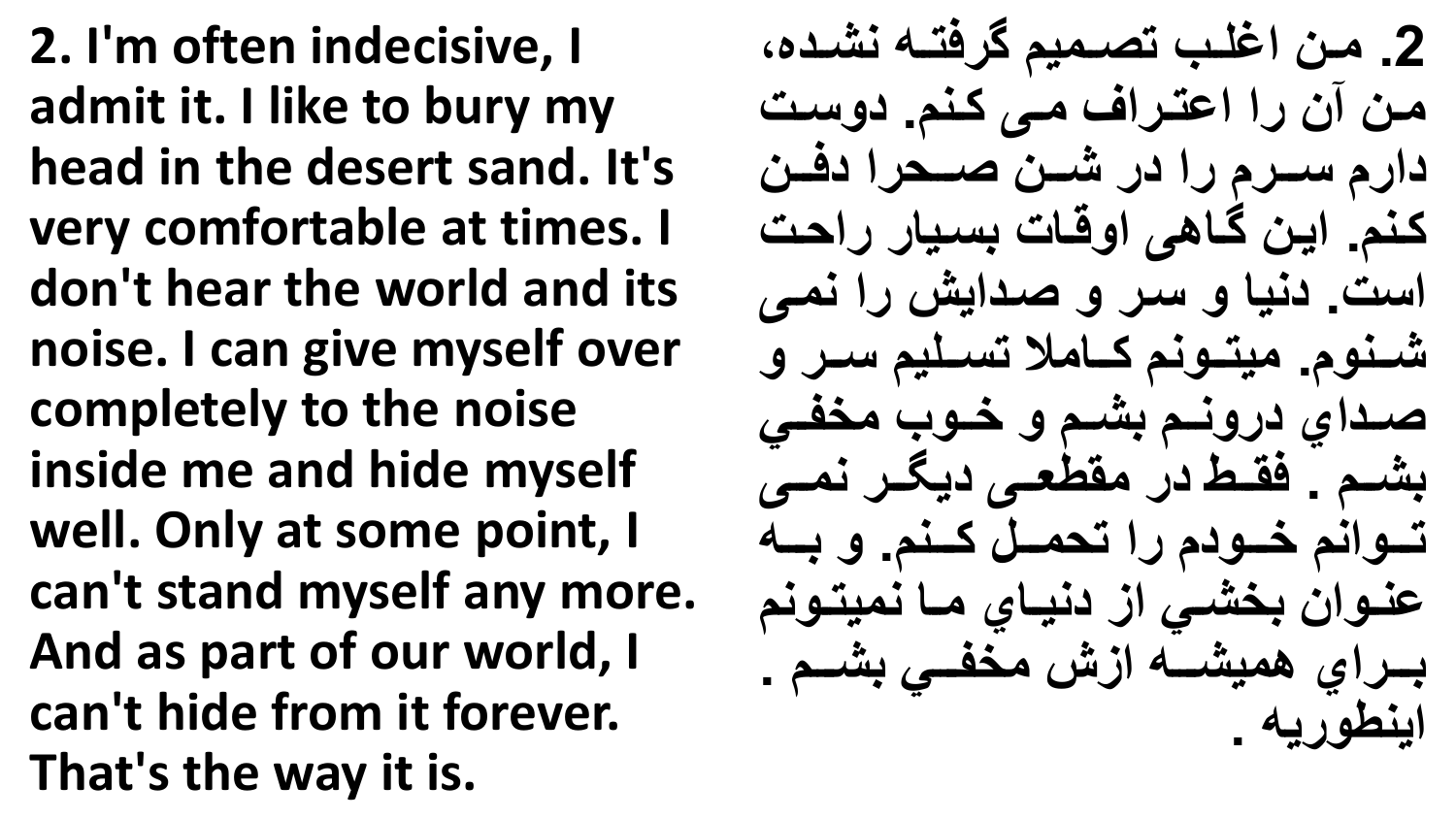**3. So I gather my courage and dare to look, hoping that something will change. For how else could I come to terms with myself and this world without the hope that everything can change for the better?**

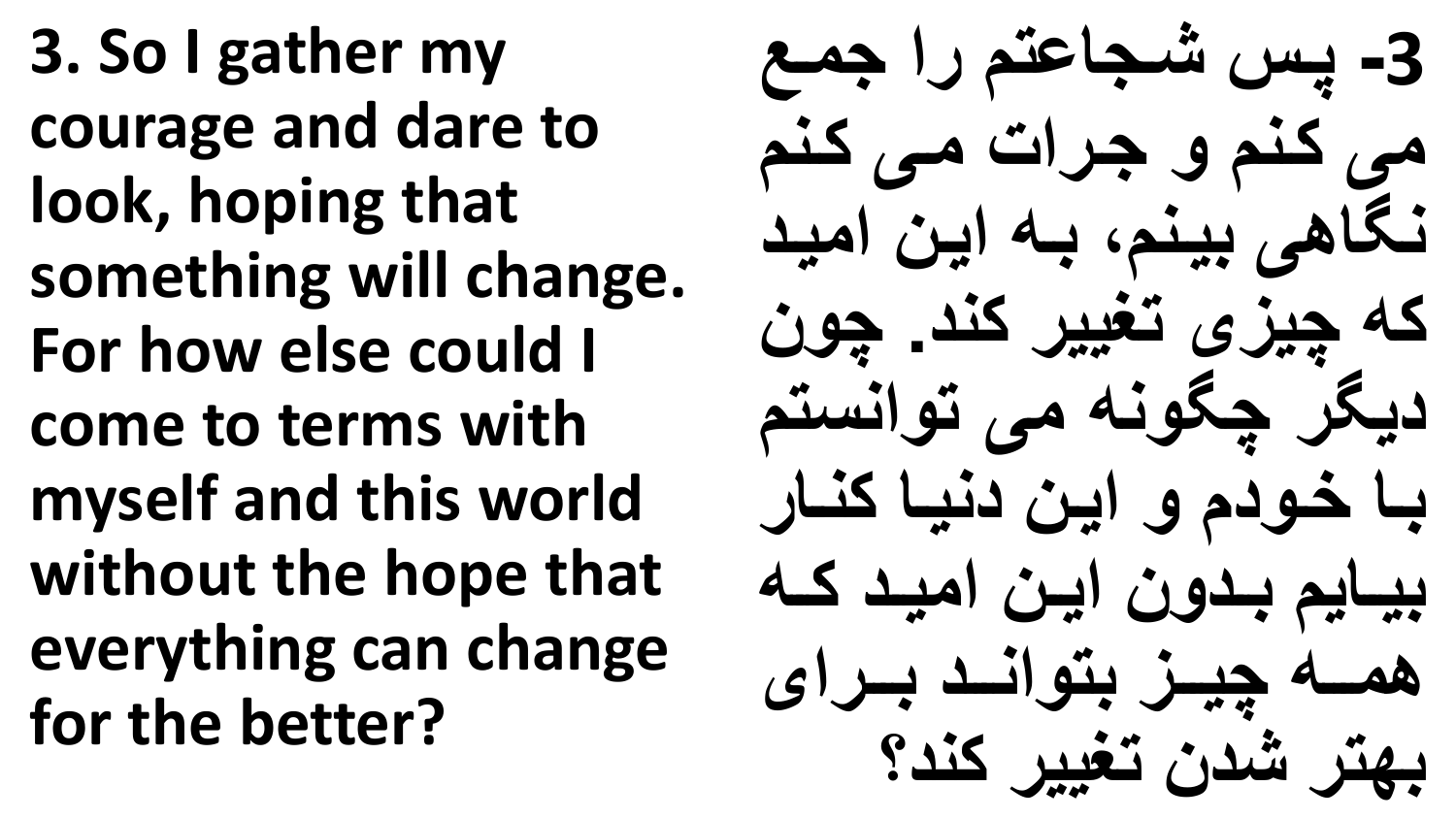**4. Desert times, that's what I call them. Perhaps you also know them from your own lives. When nothing blooms. In relationships. In your job. When looking at the parched ground causes physical pain. When we thirst to feel the life in us and not just to function. For family and friends. For expectations of us.**

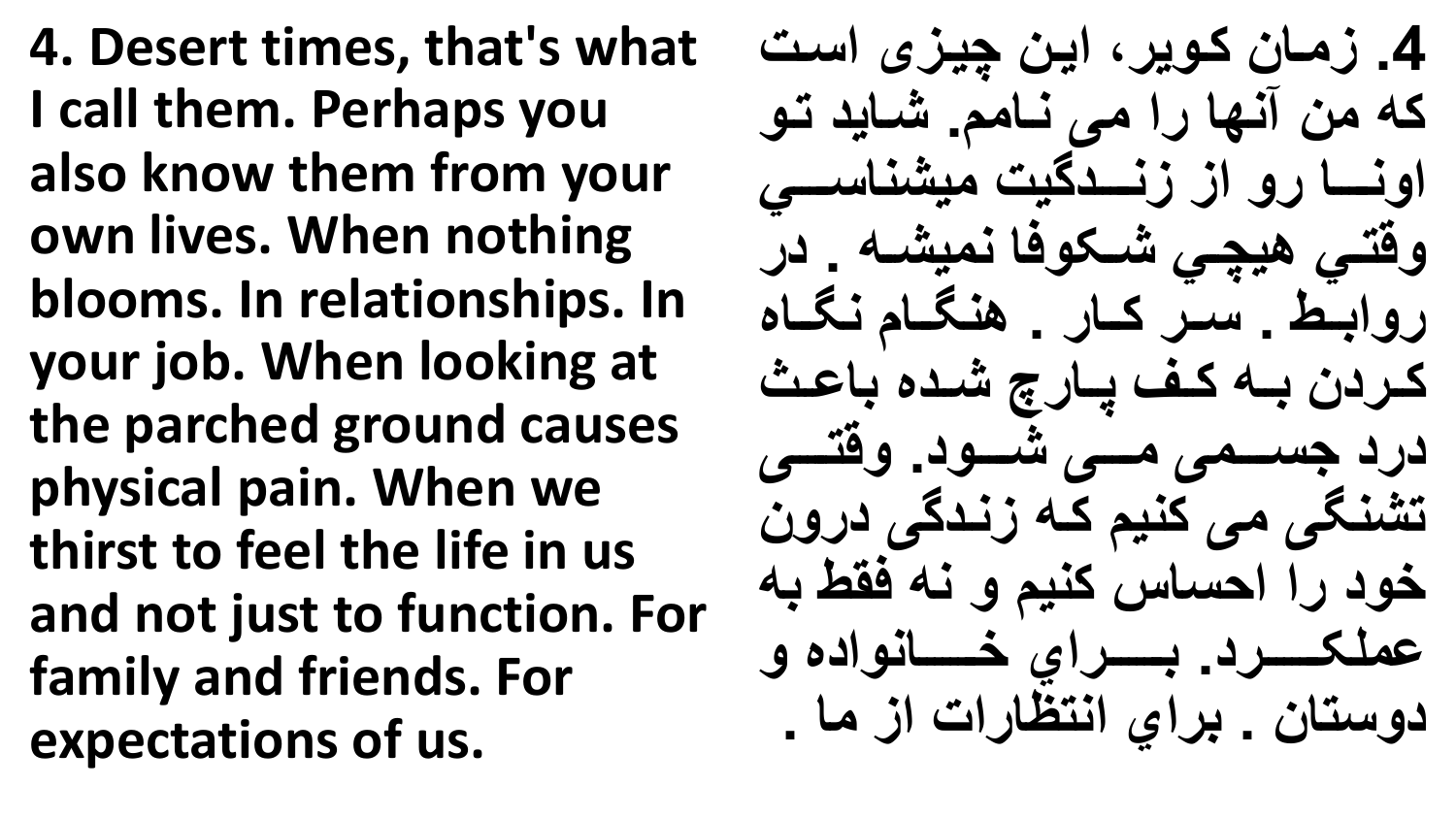**5. Perhaps you also know desert times of your faith. I had such a desert time. For quite a long time I could not feel God in my life. My prayers fell on deaf ears, I thought. It was a terrible time. Without God by my side, it felt like a life without a hopeful future and meaning. My desert of faith was allowed to blossom at some point, but that's another story. Maybe you hear that now and think: Yes, I know that!**

**.5 شای زش ازنی ز یز نی ز اکزبیاباکز** از ایمان خود را. من خیلی وقت بیابا*ن* داشتم ـ براي مدت طولان*ي* نميتونستم خدا رو توي زندگيم حس كنم دعاهايم روی گوش های ناشنوا افتاد، گ*م*ان می کردم. اون زمان وحشتناک بود . بدون خدا در کنــار مـن احســاس زنـدگی بدون آینده و مع*ن*ای امیدوارکننده ای داشـت. بیابــان ایمــان مــن در مقطعــ<sub>و،</sub> اجـــاز ه شـــكوفه بیــدا كــرد، امـــا ایــن داستان دیگری است. شاید الا*ن* این را بشنوید و فکر کنید: بلـه، مـن ایـن را مي دانم!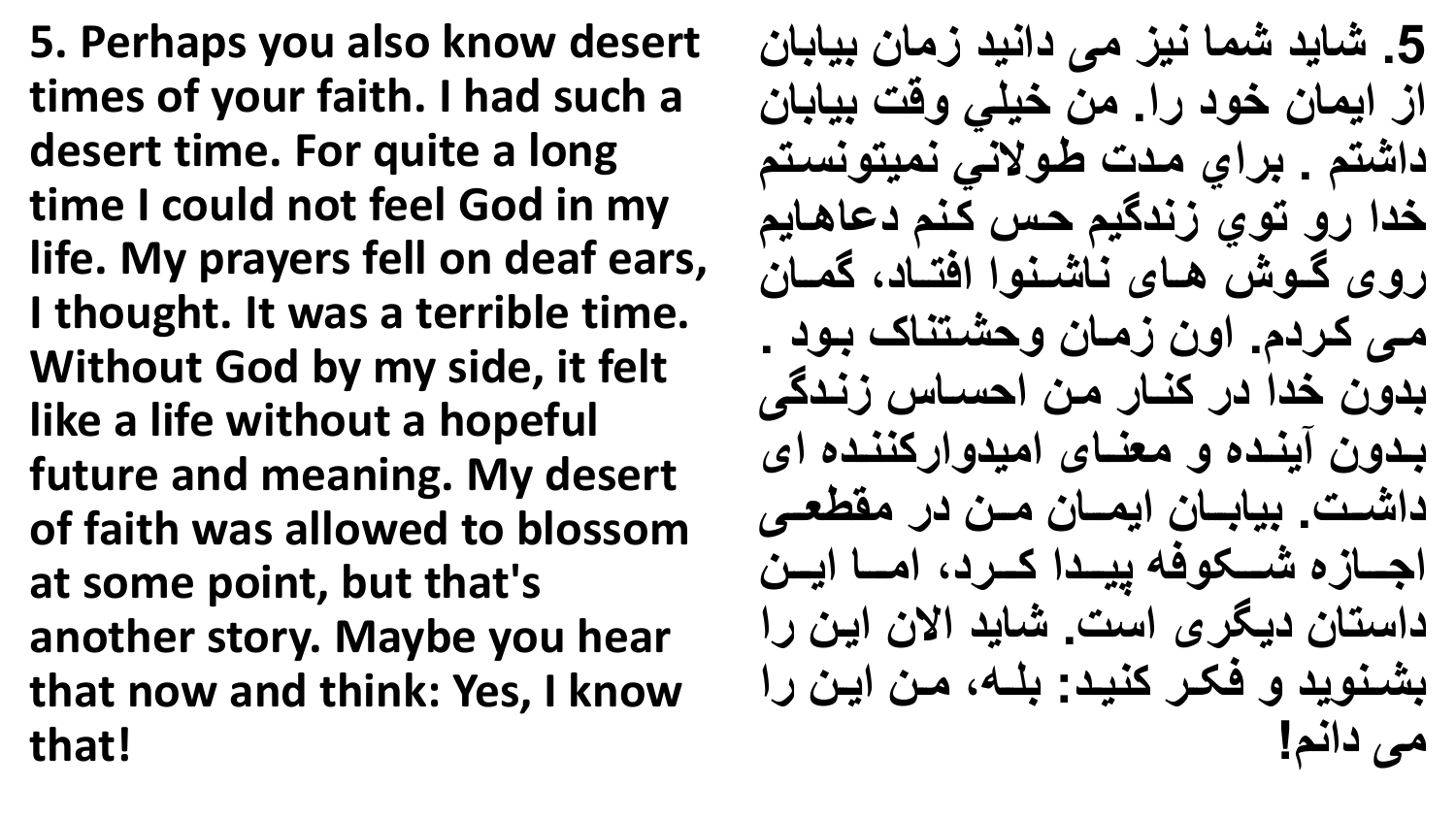**6. Then hear words written for you in your desert: "The desert and the dry land will rejoice, the steppe will exult and blossom like the lily." (Isaiah 35:1) This is what the prophet Isaiah promises. Deserts blossom and bring forth the most beautiful creatures. Even in a seemingly hostile world! A great promise. I wish it so much for you. That it will come true for you.**

**.6 ساپ زا ااتزناشاتهزشا زبا و** شــما در بیابــا*ن* خــود را بشــنوید: **"بیاباکزاز ایکز شاشزشاا ز ا ها ز** شــد، اســتب شــاد خواهــد شــد و **ش ابهز انن زنی ی." ) شاعیاز۳۵:۱(**  این چیزی است که اشعیا بیامبر و عده می دهد<sub>.</sub> بیابان ها شکوفه می دهند و زیباترین موجودات را تولید  **ایزاننا . حتایز ز نیااییزباهزظااه**  خصـمانه! یـه قـول بـزرگ. خیل*ـی* **باا تزم از ی اانلز. اااهز یااکزباا وز** شما به حقیق*ت می* پیوندد.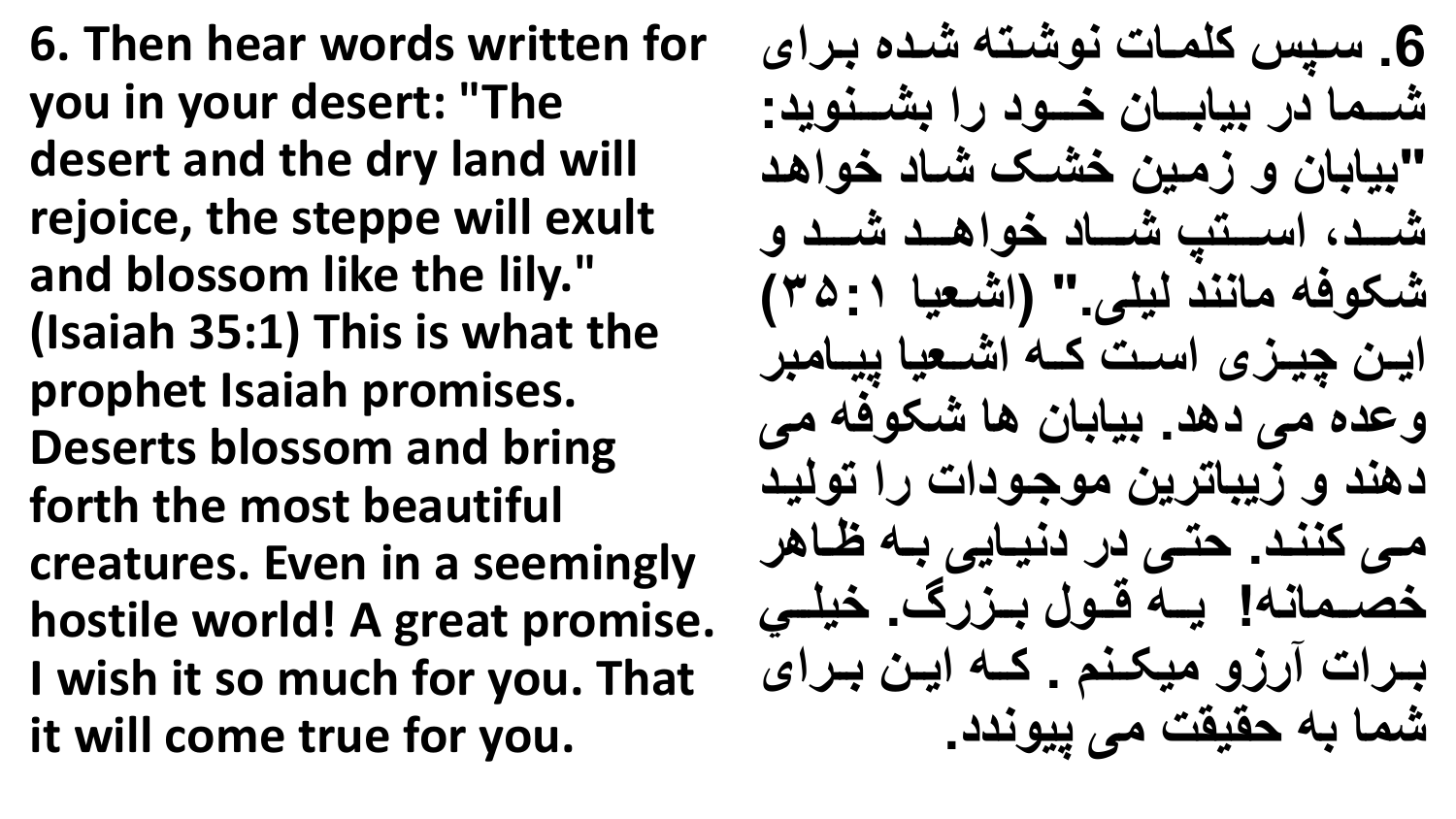**7. A drop of morning dew is enough. That glistens in the first sunlight on seemingly dead wood and grass and brings it to life. Almost mysteriously, it gives life every day. By the time the midday heat blasts, the experience of the dew has long since evaporated. The fact is: this world is no paradise. When I look around, I even think the world really resembles a desert. We are exposed in it and not made for the hot climate.**

**-7 قه ز وز ز لزصاب زااابیز سات. ااهز ز انایکزناا ز ا شای زبا ز اوز** چـوب و چمـن بـه ظـاهر مـرده مـي درخشد و آن را زنده می کند. تقریبا **به طرز مرموزی، او هر روز زندگی** می دهد<sub>.</sub> هنگامی که گرمای نصف ال**نهار بالا می آید، تجربه گوزن مدت هاساتزااهزتب یا زشا ز سات. سات** مثل این است<del>:</del> این دنیا بهشت نیست ـ **اقتیزباهز ها بزن اا ز ایزاانل زحتای ب ا ز ایزاانلز نیاازا قعاازشابیهزبیابااکز** است. ما در آن در معرض و برا*ی* آب و هوای گرم ساخته نشده است<sub>.</sub>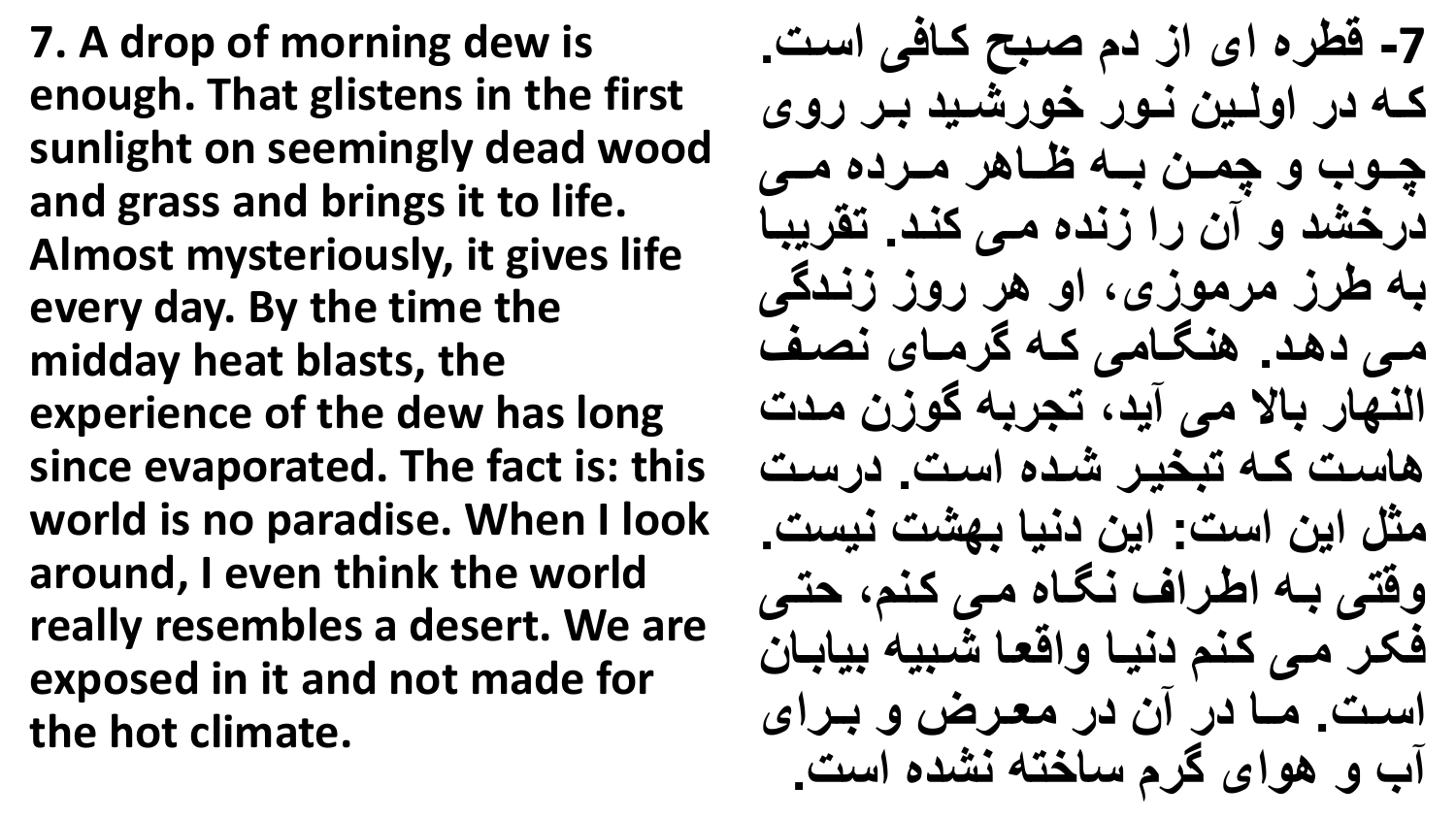**8. But although we are thrown into it, we are not hopelessly at its mercy. There are oases in everyday life. We can look for them. The nights are cold. But the mornings are all the more beautiful. Then the air trembles softly from the first awakening within us. And the sun rises. Just like that. Without our doing, the world changes and is drenched in the water of life. Our world blossoms and for a moment it opens up and reveals its beauty.**

8. امـا مـا را بـه او انداختـه، امـا نـه **نا ی نااااهز ز ح ااااتز ا. ز ناااا گیز** روزمـــره وز وجـــود دارد. میتـــونیم دنبالشـون بمـونيم . شـب هـا سـرد  **ساات. ااازصااب زه ااهز یبااات ز ساات.**  سپس هوا از اولین بیداری در ما ب*ی* سر و صدا مے لرشد. و خورشید **ه ااااعز ی ناااهز. ساااتز ثااالز اکز.**  بدون دخالت ما دنیا تغییر م*ے ،* کند و در آب زندگی خیس م*ے، شو*د. دنیا*ی* ها در حال شـكوفاي*ی* است و برای لحظه ای باز م*ی* شود و زیبایی اش را آشکار مے کند۔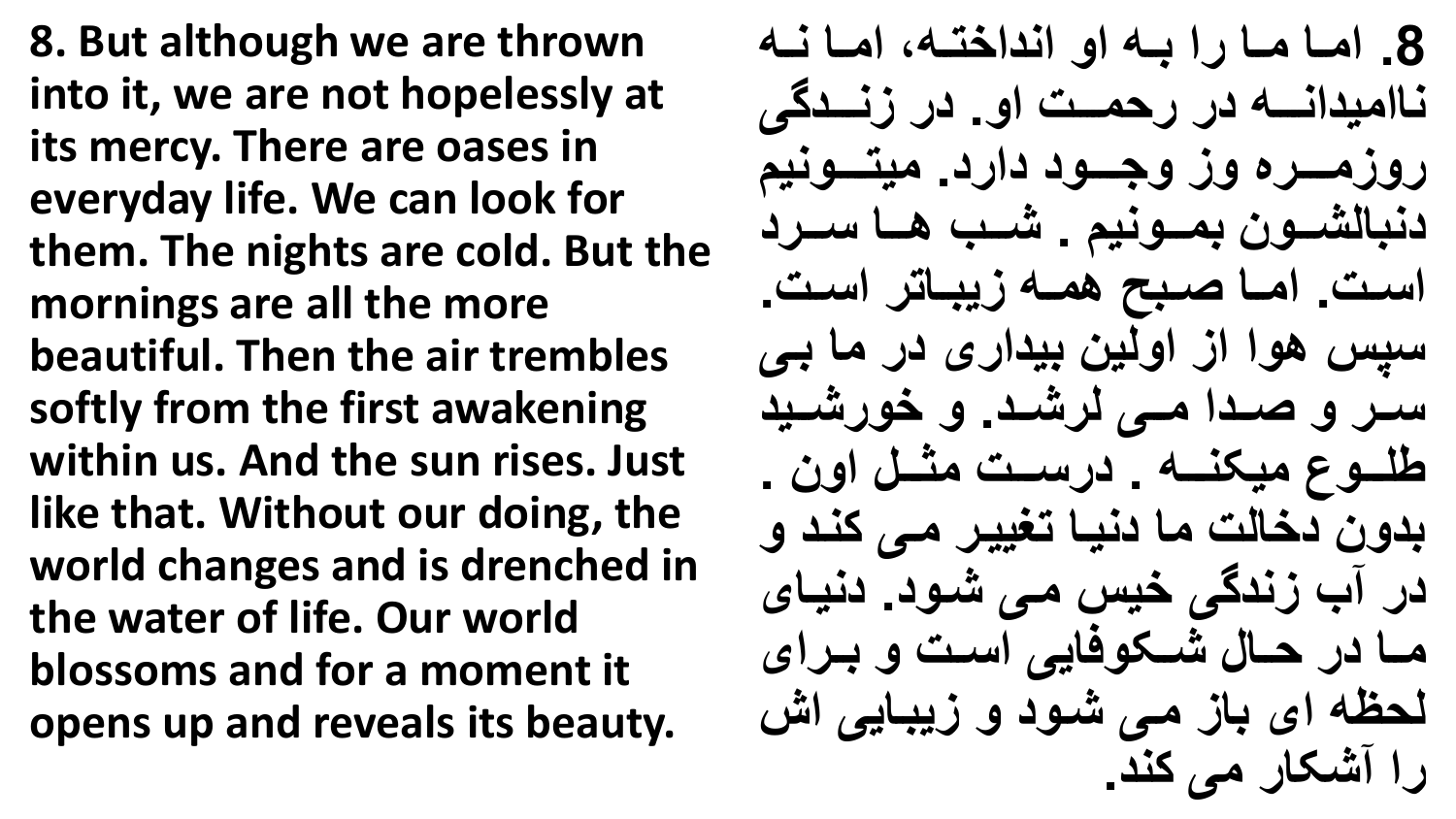**9. Then it is as it was on Easter morning when the stone was rolled away from the tomb. Life shines into the darkness. We look for the lily in the desert. We look for the beautiful in the ugly. While all over the world millions of people, women, old people, children flee from the wars. And all the men who are not made for weapons lie and stand in trenches, behind the corners of houses, waiting for the next attack to pass.**

9. سيس، بـه عنـوان آن، در صبح عید یاک، زمان*ی* که سنگ دور از قبر نورد شد. زندگی به تاریکی م*ی* درخشد. مـا بـه دنبـال لیل*ـی* در بیابـا*ن* هستیم. ما به دنبال زیبای*ی* در زشت. در حـــال*ی* کـــه میلیـــون هـــا نفـــر در سر اســر جهــا*ن*، زنــان، ســالمندان، کودکسا*ن* در حسال فسرار از جنسگ هستند. و تمــام مردانــ*ی* کــه بــرای سلاح ساخته نمسی شـوند، در سنگرها، دراز کشیده و یشت گوشه خانـه هـا ايسـتاده انـد و منتظـر عبور **ح هزبع وزهستن .**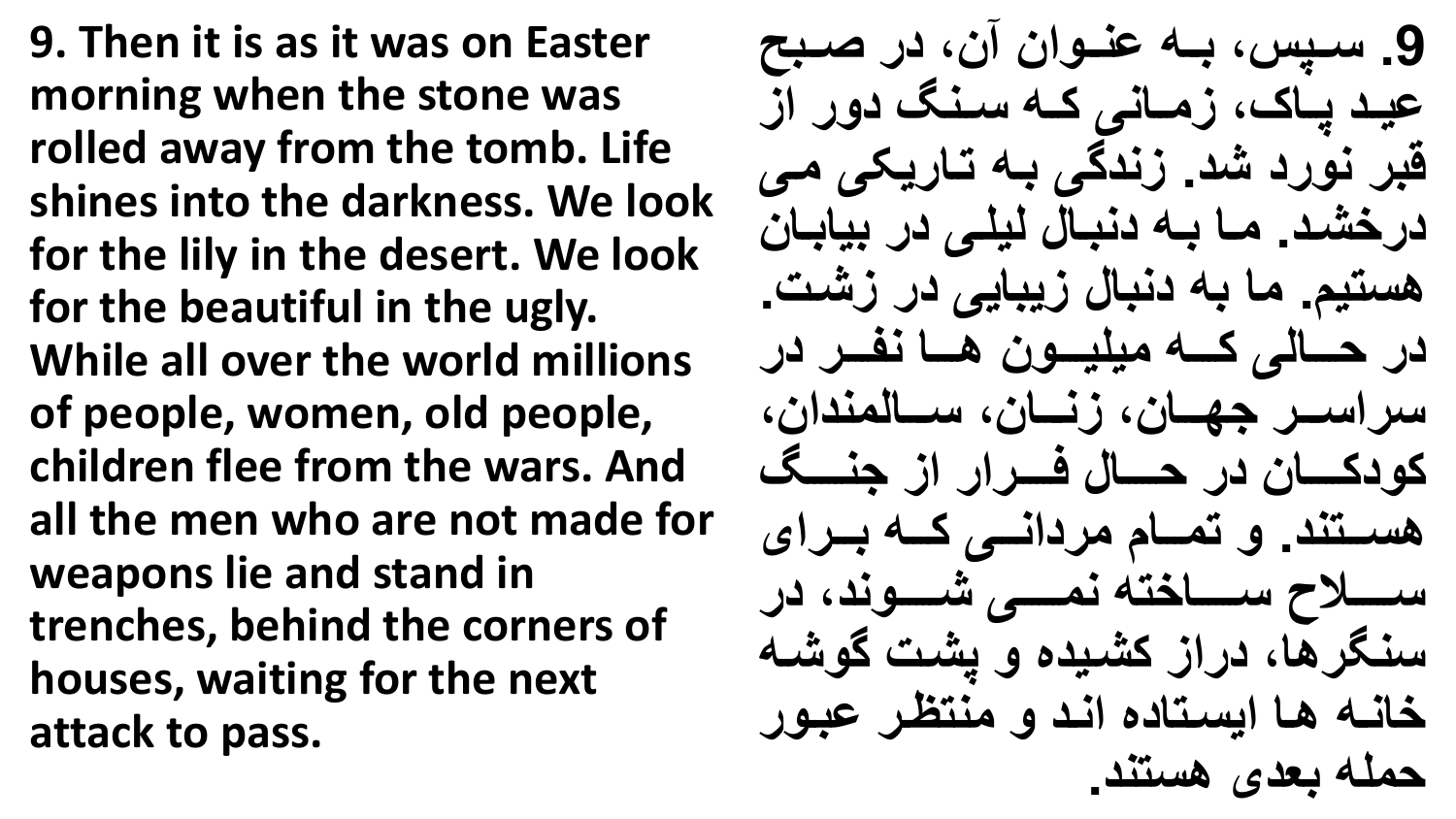**10. Once again, memories come alive for those who have already experienced war. The fear, the trauma, creeps into the head, into the stomach and spreads. We pray and hope that it will end, the useless, destructive wars. But we always see images of war and despair. And sometimes I want to close myself off and not let the wars get to me, to protect myself and my soul.**

**-10 با ز ی ز اه تزب وزاسانیز** کـه قـُبلاً جنــگ را تجربــه کـرده انـد زنــده مــ شـوند<sub>-</sub> تــرس، ضـربه، خزیدن به سر ، بـه معده و گسترش می یابد. دعا م*ی* کنیم و امیدواریم جنــگ هــای بــی فایــده و مخـرب بــه **پایااااااکزب سااااا . ااااااز اااااازه یشاااااهز تصاای وز زجن زازنا ی وز ز ی بینیم. و گاهی می خواهم خودم را** از آن ببندم و نذارم جنگ ها بـه من نزدیک شوند تـا از خودم و روحم محافظت كنم<sub>-</sub>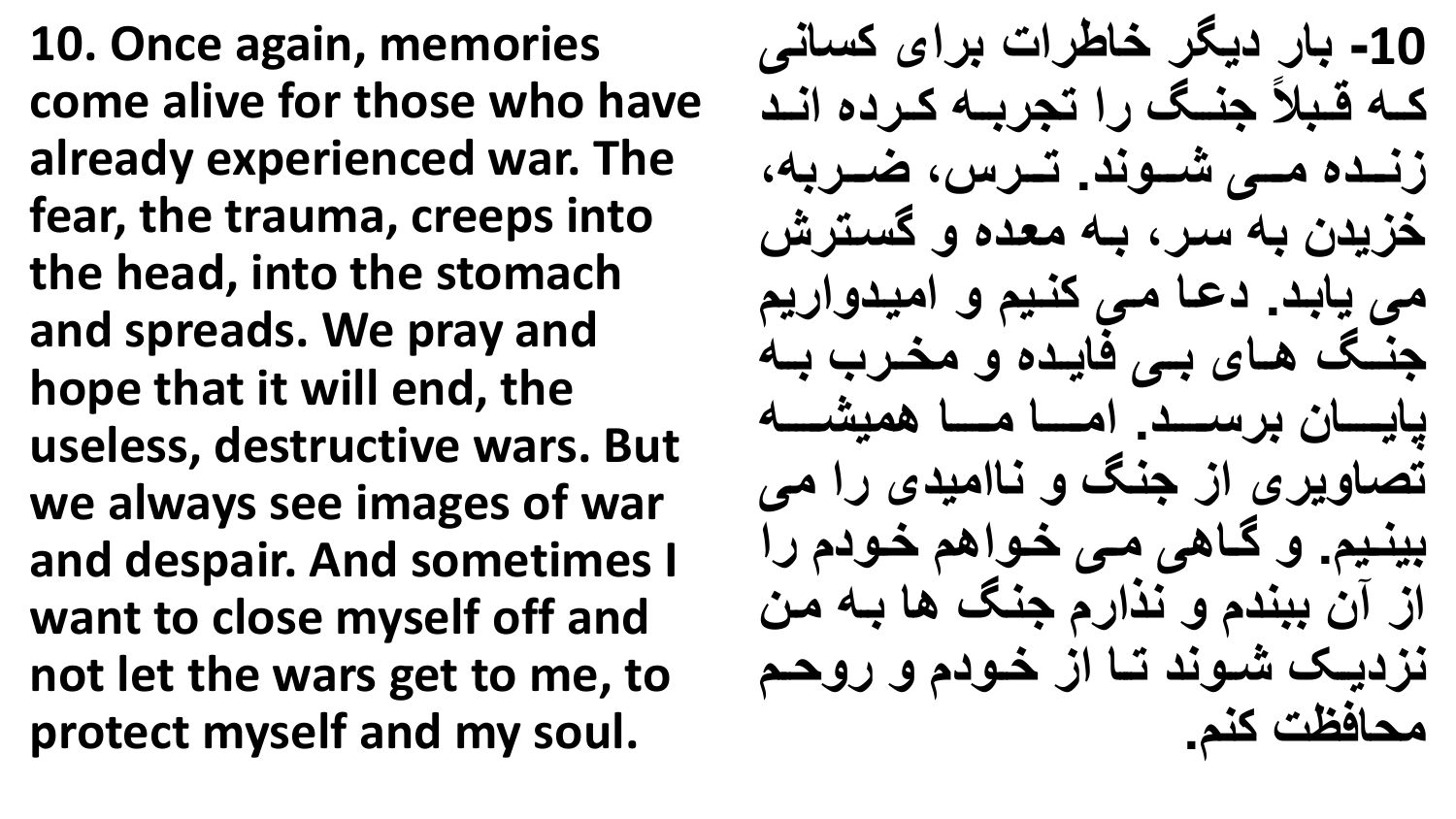**11. There are no easy solutions. Desert is sometimes desolation. However, when I pull my head out of the desert sand, I also see how desolation turns to good. Like here in the Kreuzkirche. Where people give shelter to those seeking protection. Many refugees say about the Kreuzkirche: "Here I have found a piece of home. This is where I learned the German language, where I always found help and support. "**

**-11 زحاالزسااا ز وزاجااا زناا . بیاباکزگاهیزای نیز ست. بااز یاکزحاالز اقتیزس لز ز زشکزبیاباکزبی اک یز** کشم، م*ی* بینم که ویرانی ها چگونه برای بهتر شدن می چرخد<sub>.</sub> مثّل اینجا توي کرئوزکرچه جاي*ی ک*ه مردم به المسانی که به دنبال حفاظت هستند امنیت می دهند<sub>-</sub> بسیاری از یناهندگان  **ز اااا زKreuzkirche ااایزگاینااا :**  من یک تکه خانــه در اینجــا ییدا کرده انسد. در اینجــا زبــا*ن* آلمــانی را یــاد گــرفتم، در اینجـــا همیشـــه کمـــک و حمایت ییدا م*ی* کردم.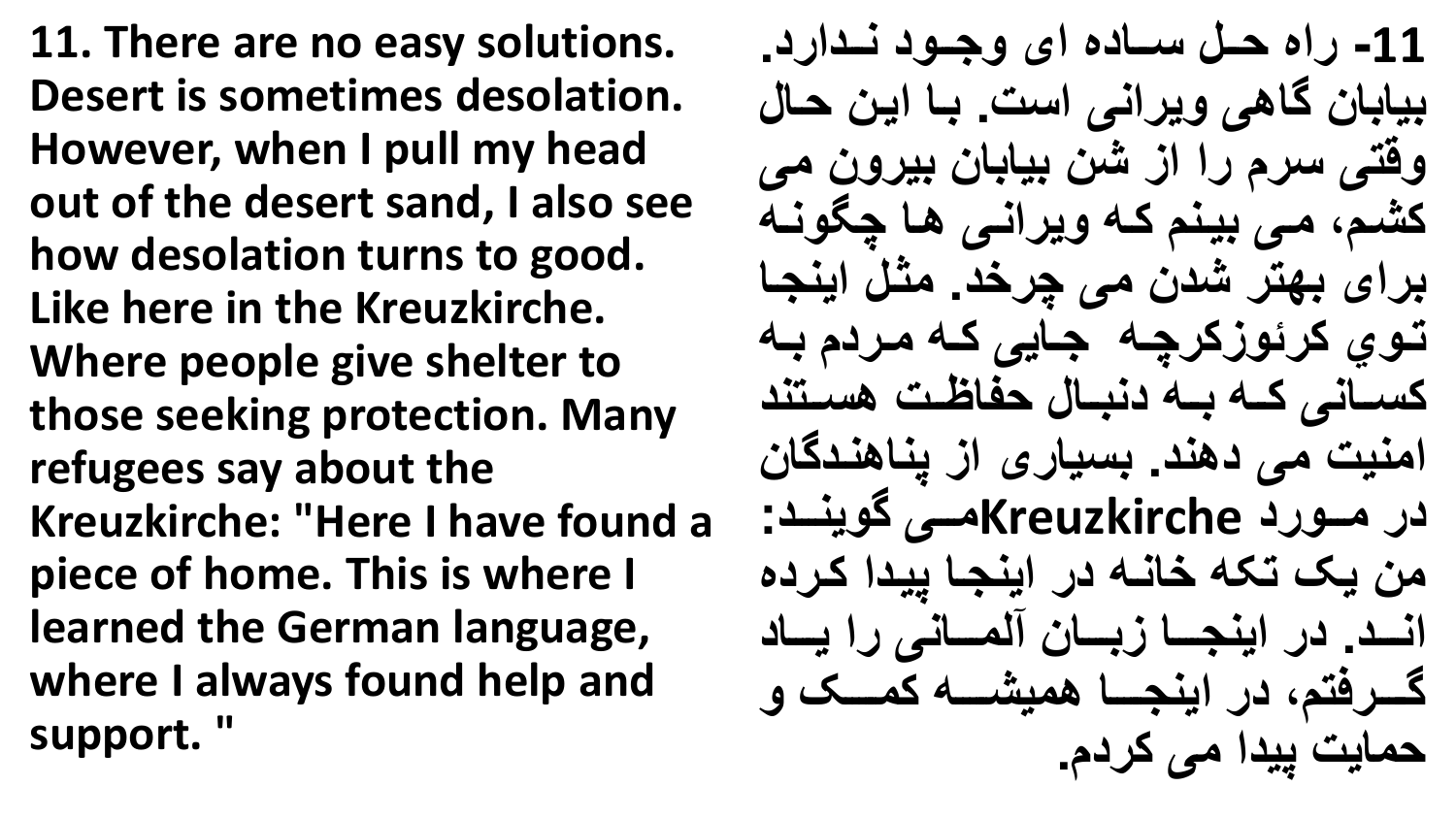**12. The congregation of the Kreuzkirche is also changing. It is and was difficult in these times to talk to each other and to unite the existing congregation with the newcomers. So that we do not despair, we must hold both together: seeing the change, however small, for the good in the midst of destruction. The beautiful in the ugly.**

**-12 ج ااتزا ا ا چهزنی ز حالزت ییا ز سات. ز یاکز ااک** ها گفتگو با یکدیگر و متحد کردن جامعه موجود با افراد تازه وارد سخت و دشوار بود. به طوری که ما ناامید نیستیم، باید هر دو را در کنار هم نگه داریم: برای دیدن کوچکترین **ت یی زب وزبهت زشا کز ز یااکز ت یم. یباز ز شت.**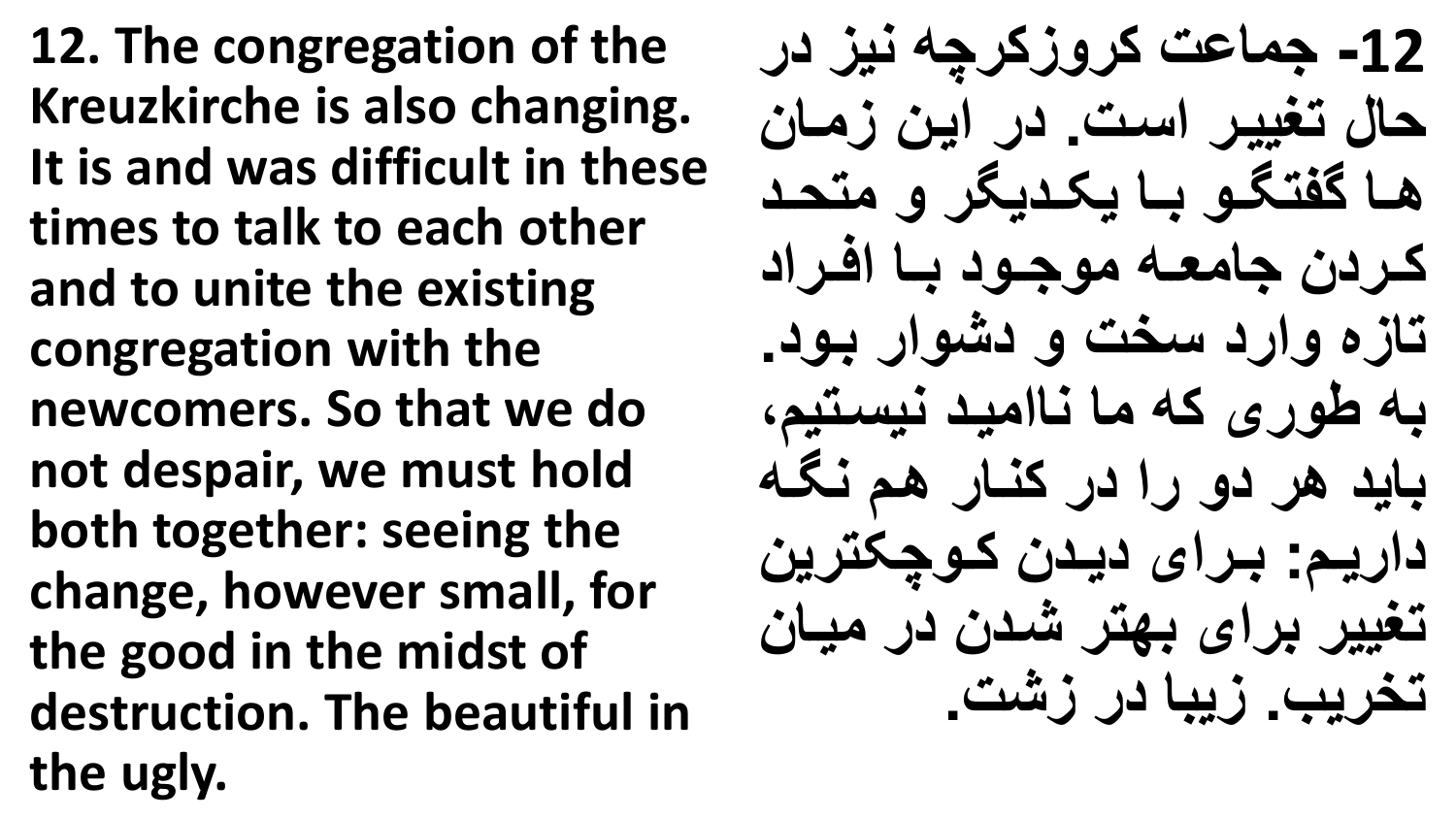**13. Then we hear the words written for all who are fleeing: "The desert and the dry land will rejoice, the steppe will exult and blossom like the lily." (Isaiah 35:1) So promises the prophet Isaiah, who teaches me to hope. He knows the desert, the real and the inner deserts of the people. He has cut his feet and knees on the stones of the paths.**

**-13 ساااپ زا ااااتزناشاااتهزشااا ز** برای همه کسانی که در حال فرار هستند را م*ی* شنویم: «بیابان و خشــكى شــاد خواهـد شـد، اسـتب مانند لیلی شاد می شود و شکوفه هسی **دهد.» (اشعیا ۱:۵۰۲)** ایس چیزی است که اشعیا پیامبر و عده هی دهد، کسی که امید را به من هی آموزد. او بیابان، بیابان های واقع*ــی* و درونــ*ی* مــردم را مــ*ی* شناسد<sub>-</sub> روی سنگ های راه ها پا **از نازبا زا ز ست.**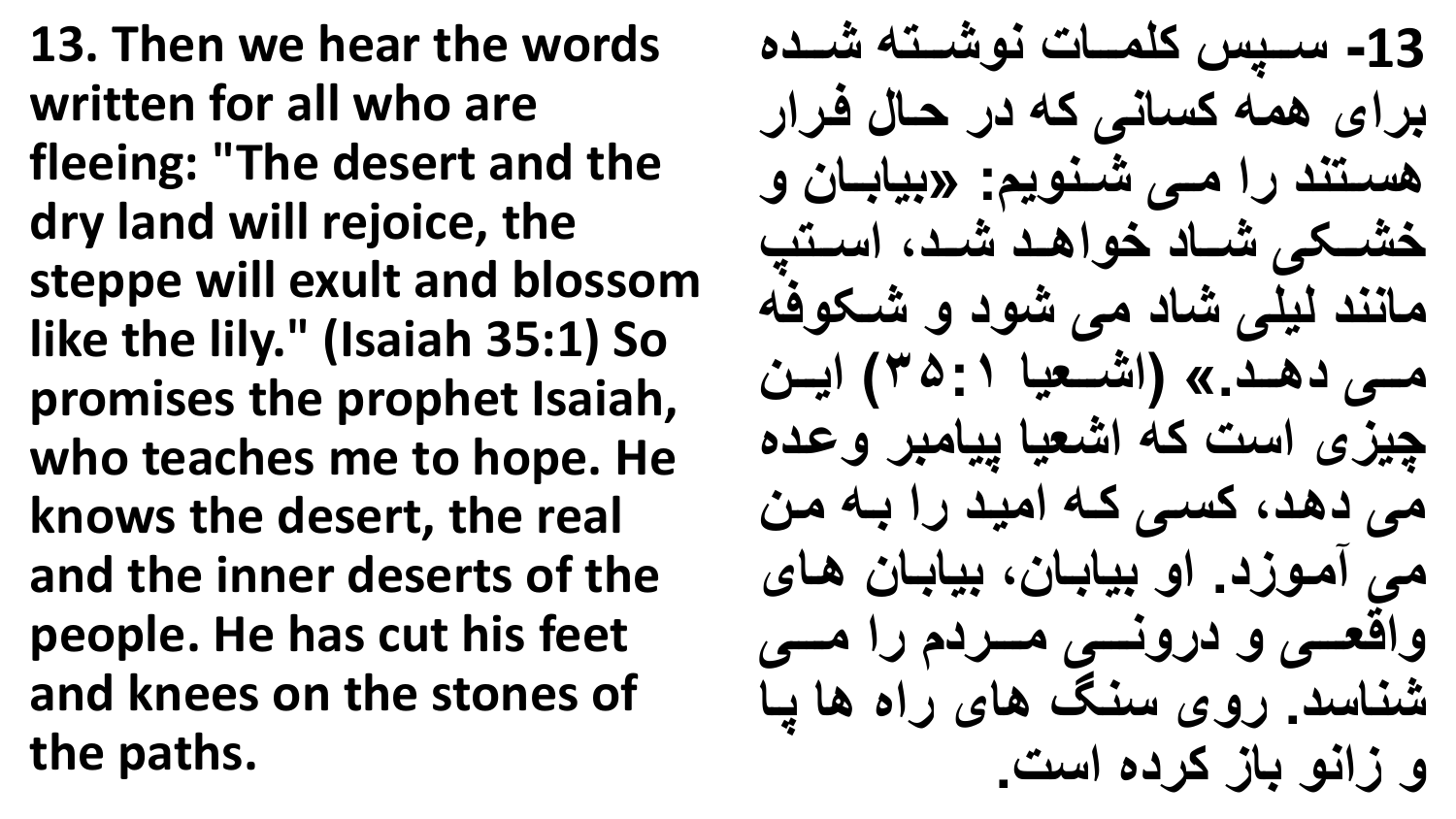**14. In the villages and towns he has been the victim of ignorance, unbelief, verbal hostility or abuse. His life is a struggle for justice. He suffers from the impoverishment and exploitation of the middle and lower classes of his time. Isaiah warns against the dangerous neighbours of Jerusalem. Even if no one wants to hear it: His name alone is a promise: God has brought salvation.**

**-14 ز استاهازازشه هازق بانی** جهل، ناباوری، خصومت لفظی یا سوع استفاده شده است. زندگی او  **باا ز وزبا وزاا نتز سات. از** از فقیـــری و اســـتثمار طبقــــات  **تاسهزازپاییکزت ز اکز ا ز نجز** هسی بسود. اشسعیا نسببت بسه همســــایگان خطرنـــــاک اورشـــــلیم هشدار می دهد. حتی اگر کس*ی* نخسواد آن را بش*س*نود، نسام او بسه تنهایی یسک وعده است: خدا رس**تگا**ری آورده است.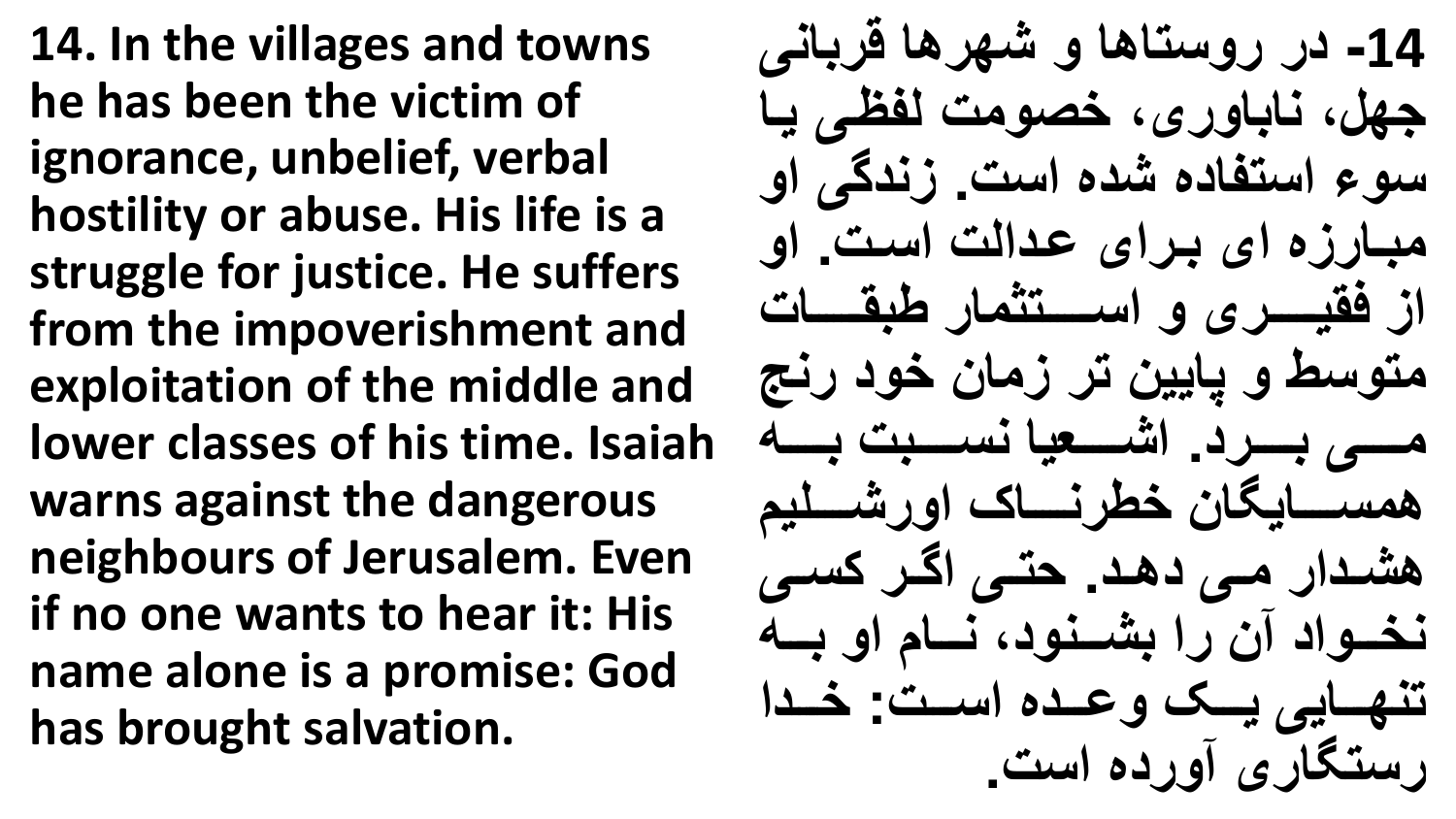**15. Yes! God wants to save his people at all costs! But not for free. That is what the prophet tells us. The good thing about prophets like Isaiah is that they don't mince words! They say what they think and above all: what God puts in their hearts! Prophets open their mouths! Prophets shout out injustice and denounce it. Prophets are not silent. Prophets remind us to trust in God.**

15. بلسه! خـدا نـاامیدانسه مــي خواهـد مردمش را نجات دهد! اما نه به صورت مجان*ی* . این چیزی است که پیامبر به مـا مـی گویـد. خـوب در مـورد پیـامبرا*ن* مثل اشعیا این است که حرف هایشان را خدشه دار نم*ی* کنند! آنچه را که فکر می کنند می گویند و بیش از ه*م*ه آنچه خــدا در قلــب شـــان قــرار مــ*ـى* دهــد! **پیااا ب کز هاااکز ااا ز زبااا ز اایزانناا !**  پیامبران بی عدالتی را فریاد می زنند و آن را تقبیح م*ی* کنند. پیامبران سکوت نمی کنند<sub>.</sub> پیامبران بـه مـا یـادآوری مـی **انن زاهزبهز ز ات ا زانیل.**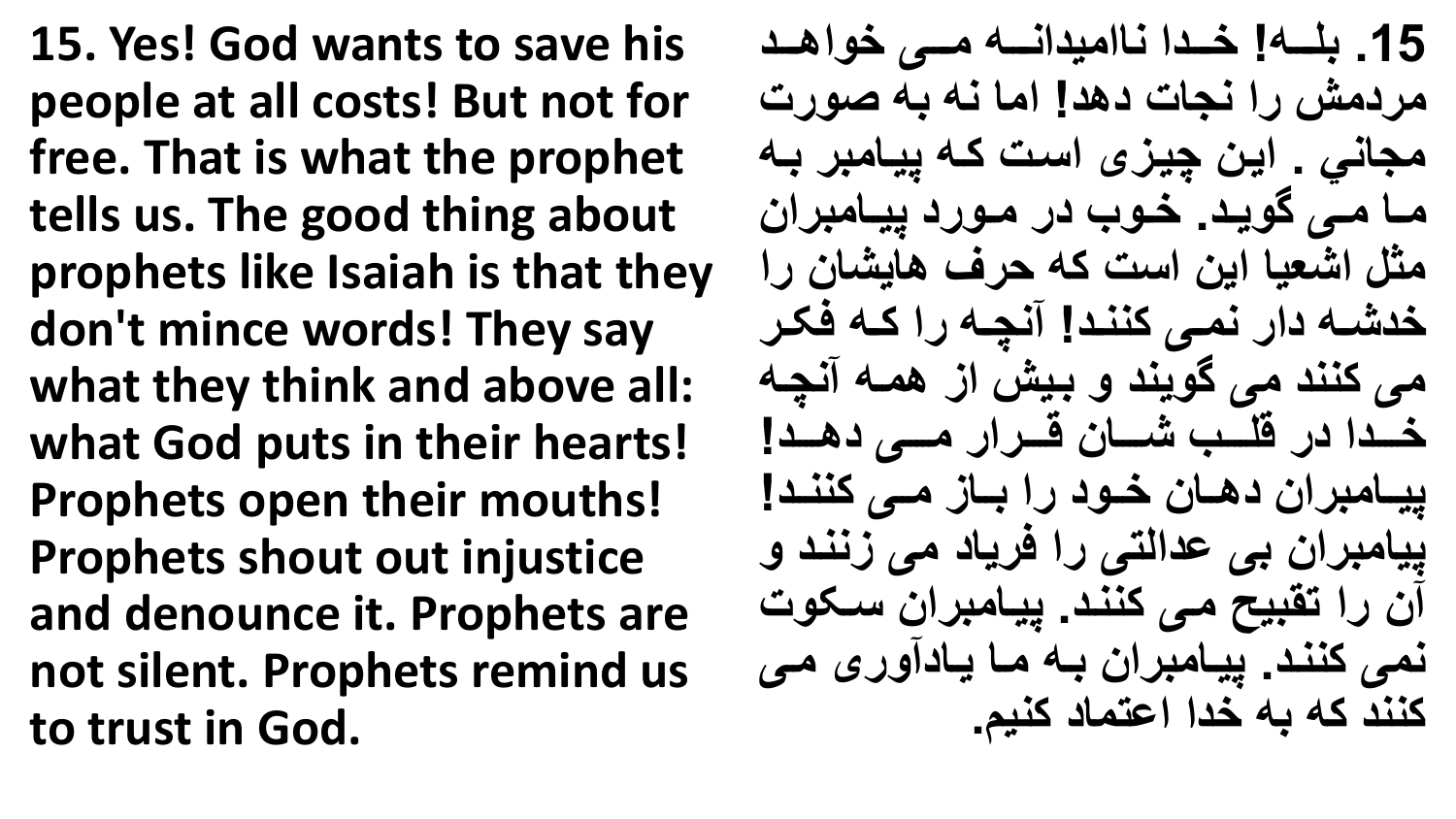**16. Prophets are rarely believed in their own country. But prophets are not silent. Prophets of today are often only 16 or 17 years old. Prophets of today take to the streets on Fridays and fight for the future. They warn us. They ask us, also for our sake, for change. They show us solutions. But also what could happen. They call for change within change. Prophets of today do not give in to powerlessness. When the rain fails and nothing can grow.**

**-16 پیاا ب کز زاشاا ز اا زباهزناا تز** باور م*ی* شوند. اما بیامبران سکوت نمس کنند. پیامبران امروز اغلب تنها **۱۶ یاااز۱۷ سااالزسااکز ناا . پیااا ب کز** امروز جمعه ها بـه خیابـا*ن* هـا مـی رونـد تا بـرای آینـده بجنگنـد. اونـا بهمـون هشدار میدهن <sub>-</sub> آنها از ما می خواهند، **ه چنیکزباهز ااه ز اا زبا وزت ییا . منهااز** راه حل هایی را بـه مـا نشـان مـی دهند. **ب هزچهز تفااقیز اکز ساتزبیفتا . منهااز** خواســـتار تغییـــر در تغییـــر هســـتند<u>.</u> پیــامبران امـروز تسـليم ب*ـی* قـدرتی نمـی شـوند<sub>-</sub> وقتـی بــاران نیست و هیچ چیـز نمی تواند رشد کند<sub>.</sub>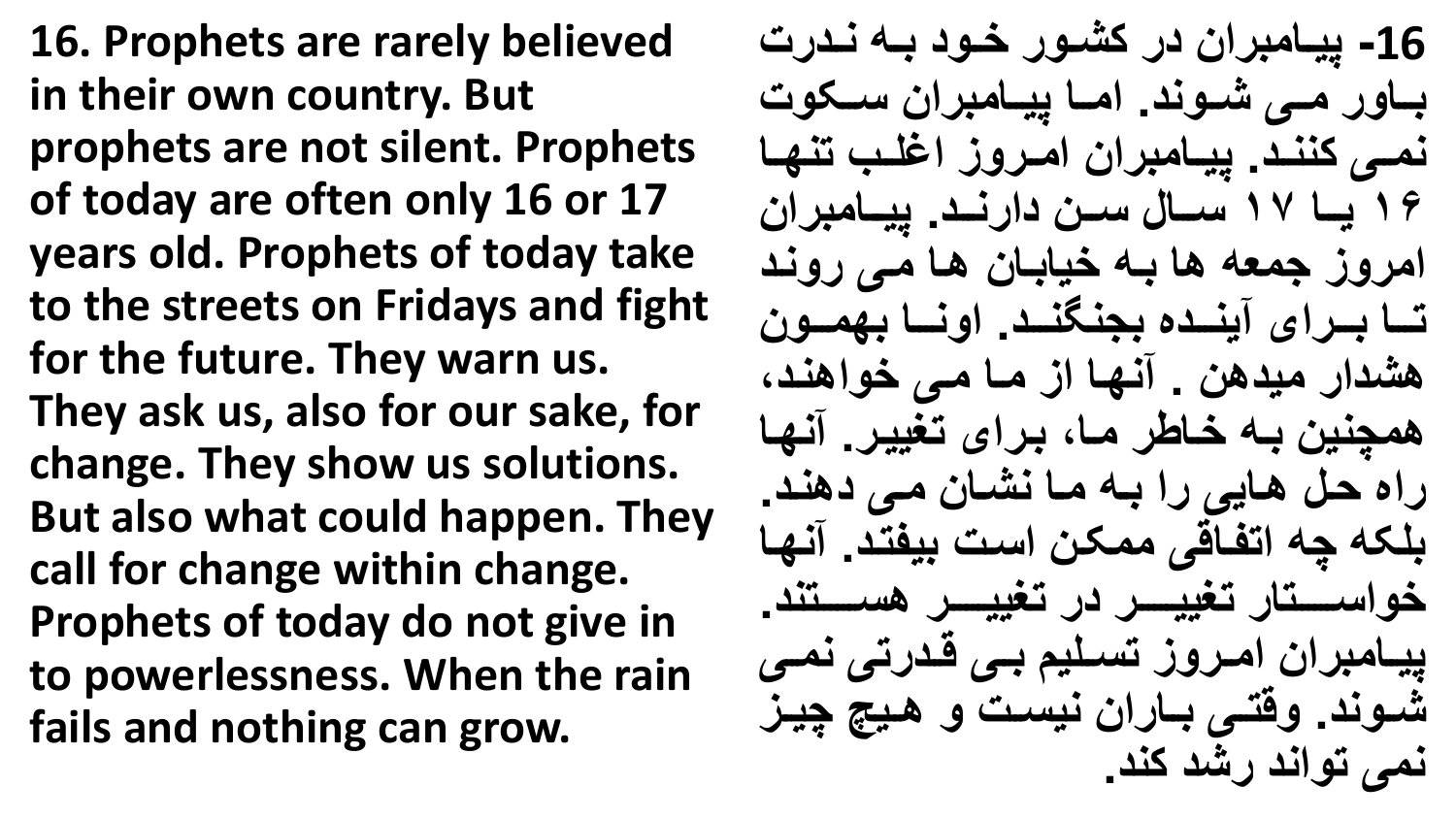- **17. Let us listen carefully. So that what the prophet cried out in the first (= Old)**
- **Testament comes true: "The desert and the dry land will rejoice, the steppe will exult and blossom like the lily. (Isaiah 35:1) Honestly, I have to admit that I don't always have the strength for it or even the joy in shaping change for the good. Or to fight for it. I am tired.**

**-17 بیاییاا زباااز قااتزگاااشزاناایل.**  برای درست کردن آنچه بیامبر  **ز الز)= اهاااک( باااهزمکز شاااا ز** کــرد: «بیابـــان و خشـــکی شـــاد خواهد شد، استب مانند لیل*ی* شاد خواهـد شـد و شــكوفه خواهـد  **.« ) شاااااعیاز۳۵:۱( ساااااتشز باید اعتراف کنم که همیشه قدرت** یا شادی ندارم که تغییر را برا*ی* **بهتا زشا کزشا لزبا هل. یااز ین اهز** براي اون بجنگيم <sub>-</sub> خسته شدم.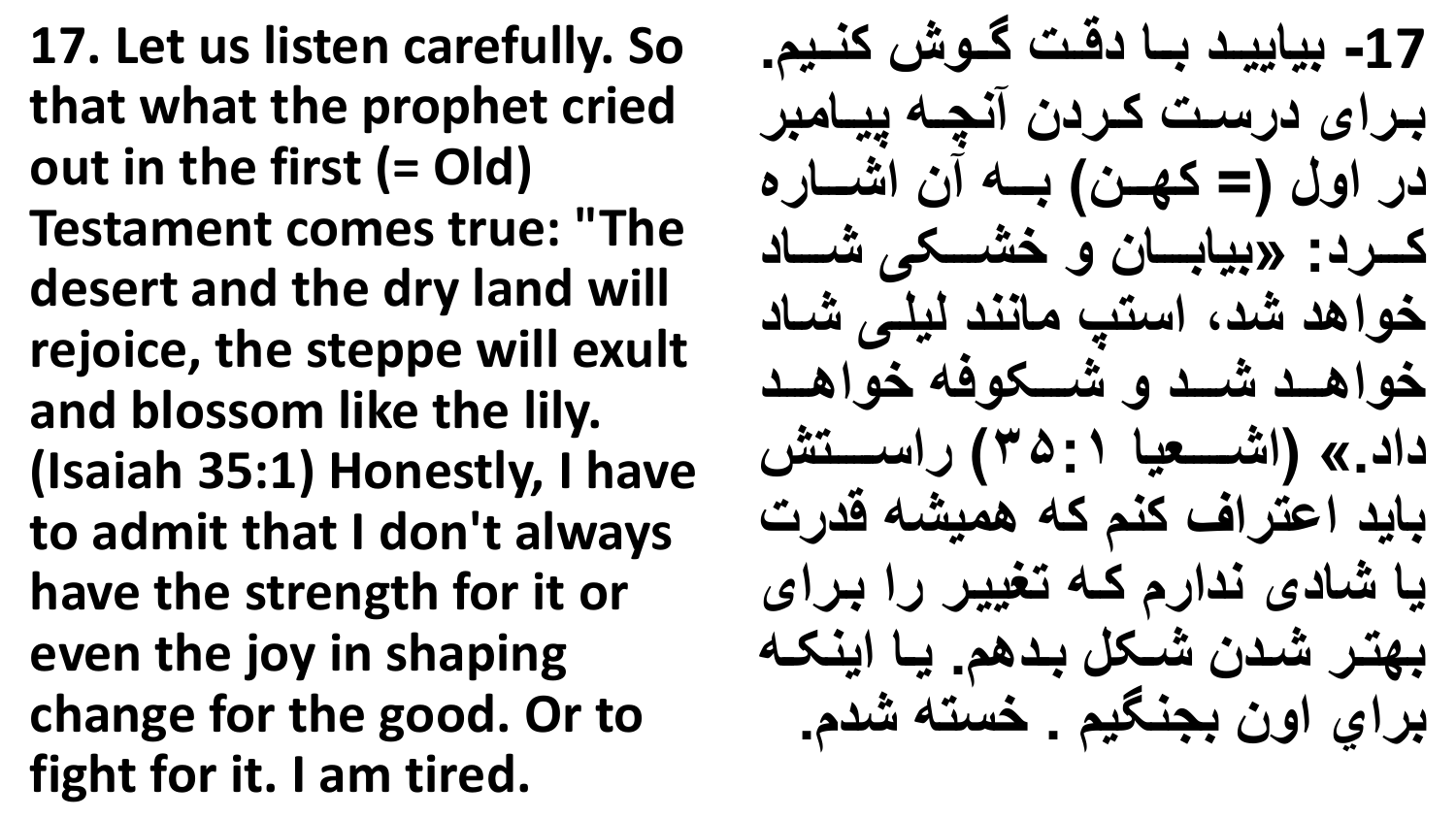**18. Like many other women. Sometimes hopeless. And sometimes so selfish as to think only of my own life. But then it is also the case that I am aware of my responsibility as a Christian in this world. What is my role then, I ask myself. Selfsacrifice, for others? To step into every conflict and turn the other cheek? I don't know.**

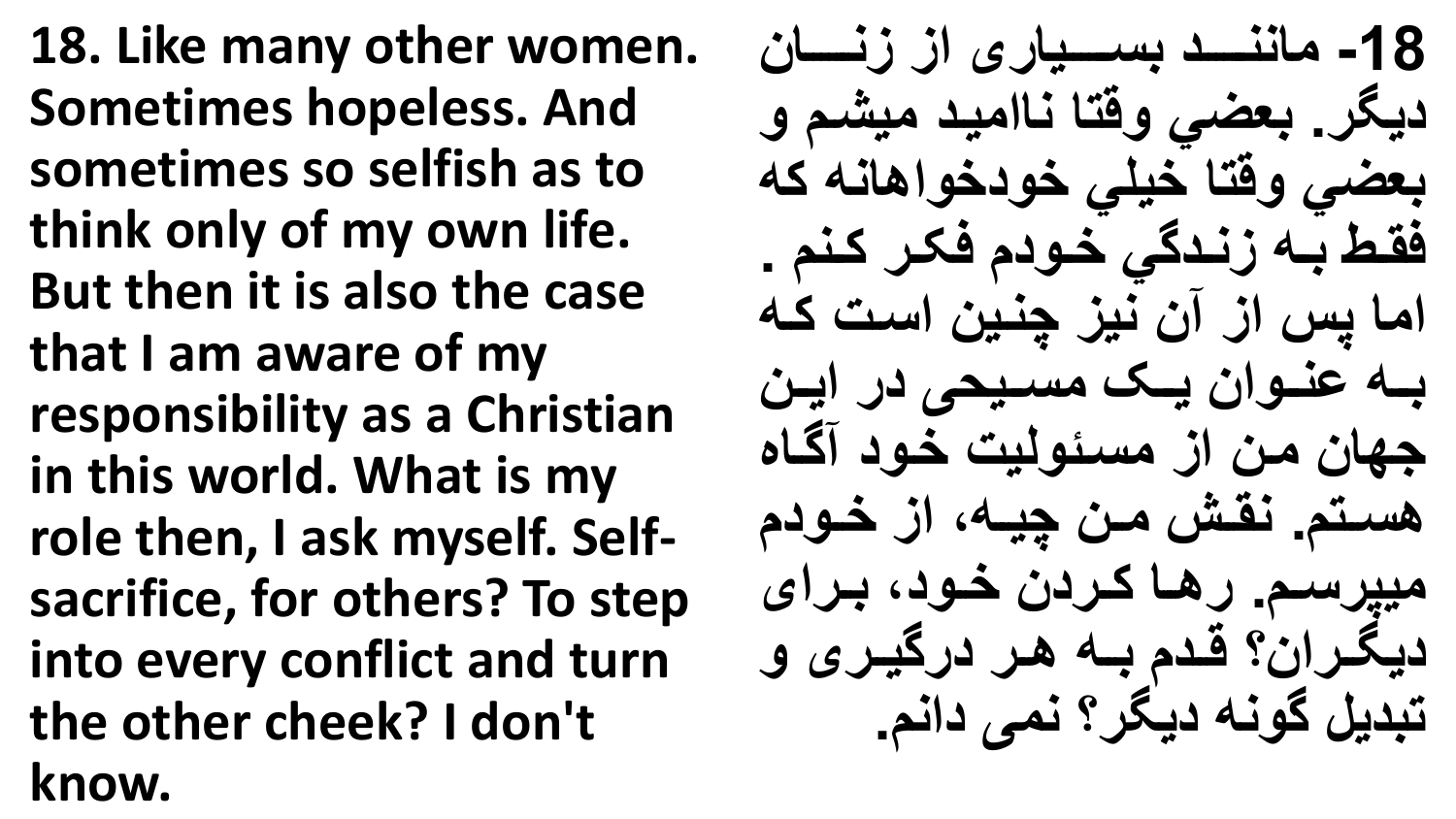**19. I don't think that is my Christian role. As a woman, I feel a responsibility to stand up for those who have a hard time in our society. Like one of our our network workers. She does not give up and helps when she is asked for help. She fights and always gives a little of her little money to reduce the misery in her home country. I believe that as a Christian it is my role to remain compassionate.**

19. مـن معتقــدم كـــه ايــن ماموريــت مسیحی من نیست. بـه عنوان یـک زن احساس می کنم این مسئولیت من است که در برابر کسانی که دوران سختی را در جامعـــه مـــا دارنـــد ایســتادگی کــنم. درست مثل یک کارمند توي شبکه <sub>.</sub> چه کس*ی دست* از کار نم*ی* بکشد و وقت<sub>ه،</sub> از او کمک خواسته مس شود کمک می کند. او می جنگد و مقدا*ری* از یول های کوچکش را بارها و بارها می دهد تا بدبختی در میهنش را کاهش دهد<sub>.</sub> من به عنوان یک مسیحی معتقدم  **یکزناشز کز ستزاهز نسا زب انل.**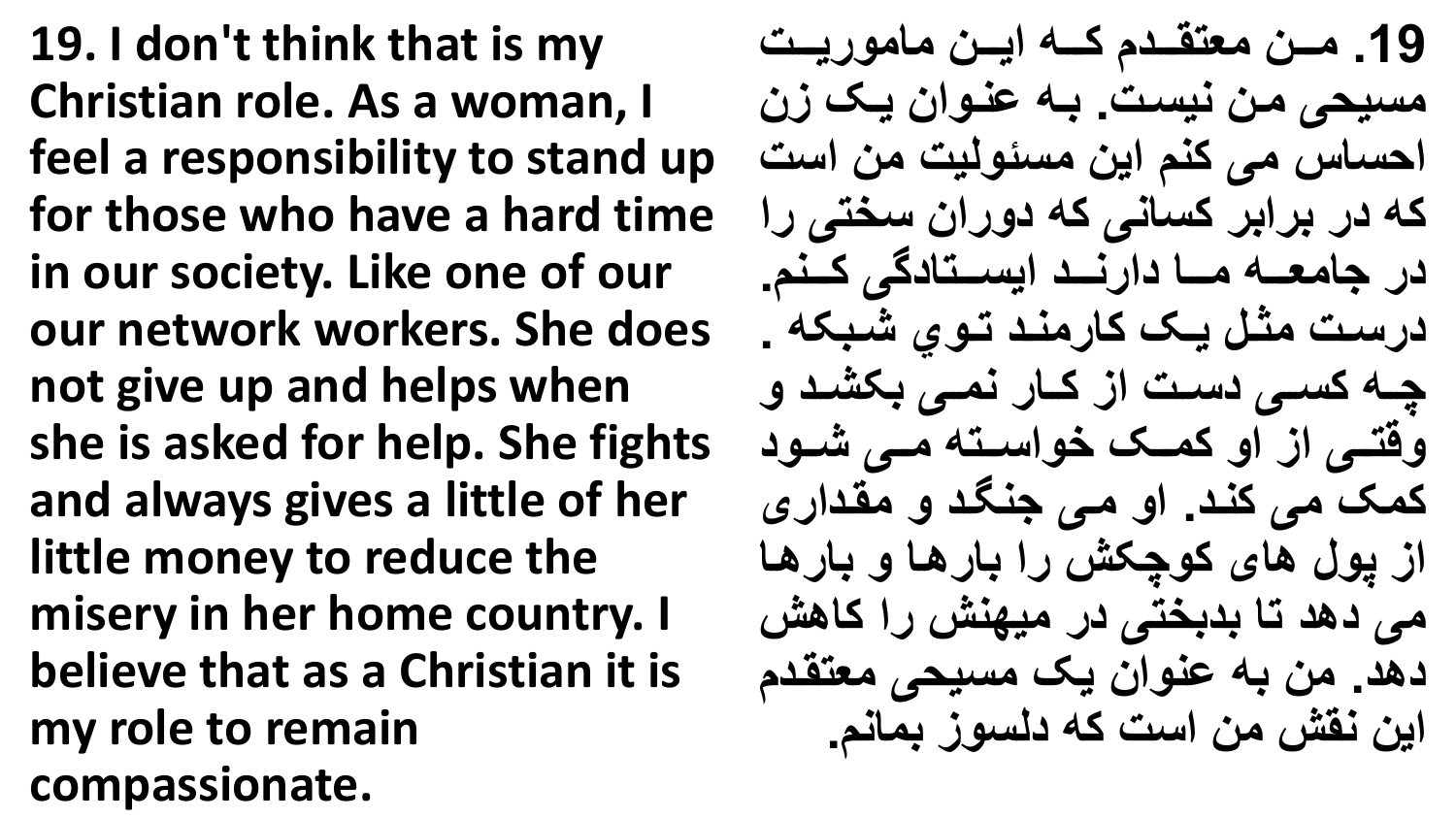**20. Or like a woman, who to this day supports people in the refugee camps in Greece. Even though she herself is often unemployed. Again and again she makes sure that she receives donations so that medical care is guaranteed at least from time to time. I don't know if I can do that too. Or whether it is my job.**

**-20 یاااز انناا ز ناایزاااهزهنااا ز ز** مردم در اردوگاه های یناهندگا*ن* در یونان حمایت می کند<sub>.</sub> و این، اگر چه خودش اغلب بیکار اسست. دویساره و دویساره او تضمین مے کند کـه او دریافت **ا ااشزهاااوز ااانیزبااهزهااا وزاااهز حاا قلزهاا ز زچناا زاقااتز قبااتز هاوزپ ش یزتضا یکزشا ز سات.**  نمیدونم میتونم اینکارو هم بکنم **یازنهزیاز ین هزاا ز نهز.**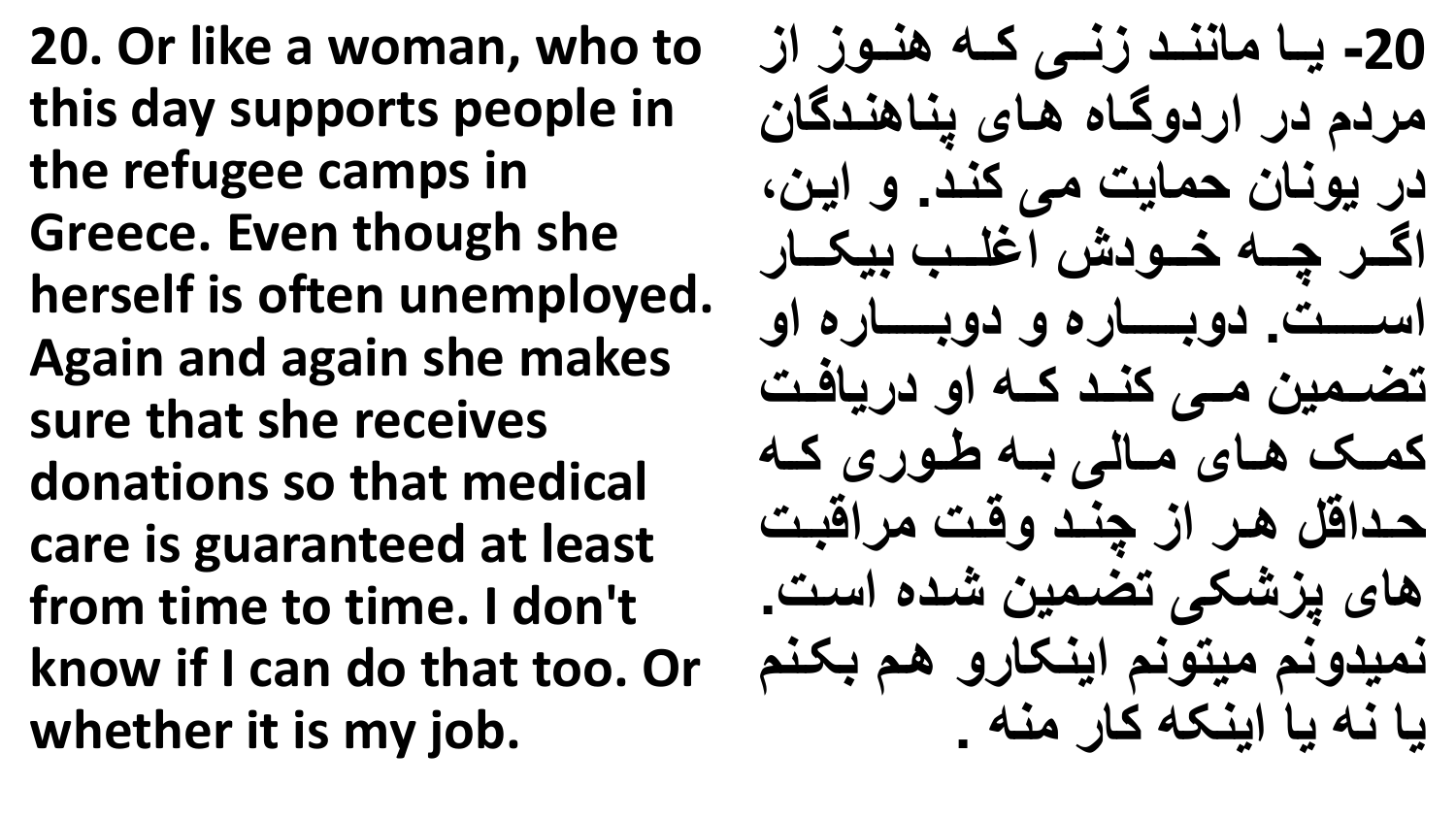**21. But what I do know is: I am not alone and thank God I am one among many. We can share and take turns in shaping a peaceful and just future for all people in this world. We all bear responsibility! We can share it well. At the beginning as well as at the end, we do not always have to make the desert bloom ourselves. It is not up to you or me.**

21 ـ اما آنچه من مي دانم اين است **ااهز اکزتنهاازنیساتل زاز ا ز زشا ااز کزی یز ز یاکزبسایا وزهساتل.**  هـــي تــوانيم تقســيم و جـــايگزين در شکل دادن به یک آینده صلح آمیز و **بااهزبا وزه اهز ا لز ز یاکزجهااکز** است. همه ما مسئولیت رو بر عهده داریم! مـا میتونیم اونـا رو خـوب بـه اشتراک بذاریم در آغاز و همچنین در یایان، ما همیشه مجبور نیستیم خودمان بیابان را شکوفه کنیم. اون  **ز ستزتازیاز کزنیستز.**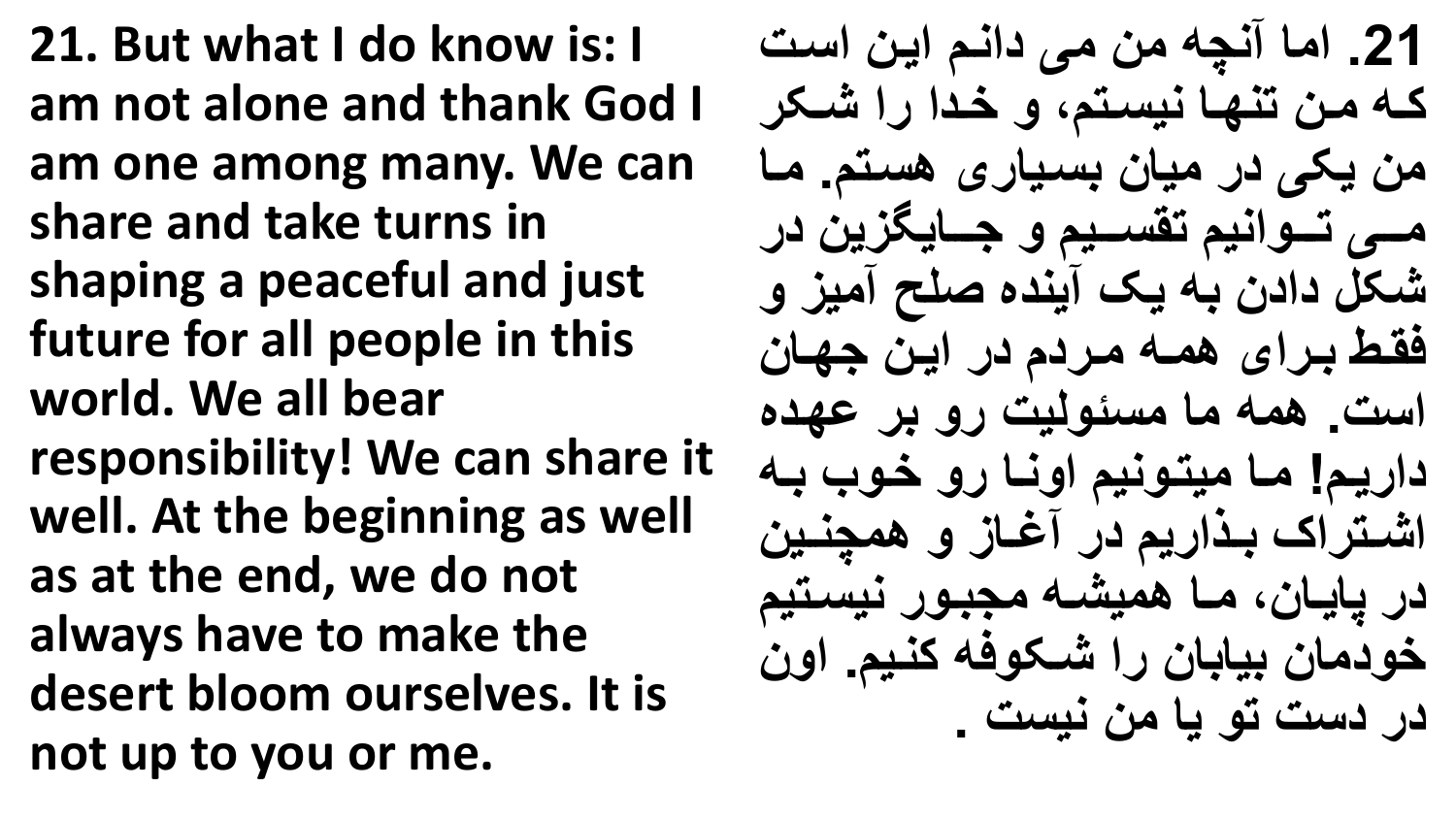**22. How fortunate we are to be able to hand over responsibility. To God, who is greater than all that we can imagine. Who sets the rhythm of life and has loved us into life. Just as we are. We are allowed to give! To God, whose power can transform us, whose power is mighty especially in the weak. To God, who promises us with the light of Easter morning:**

**-22 چااااا ز اشااااب تزهسااااتیلزاااااهز** بتوانیم مسئولیت را تحویل بدهیم. به خدا که از هر چیز*ی* که میتونیم تصور کنیم بزرگتره <sub>-</sub> چه کسی ریتم **زندگی را تعیین می کند و ما را در** زندگی دوست داشت. همونطور که هستيم . مــا اجــازه داريــم تســليم بمونیم! به خدا که قدرتش م*ی* تواند ما را متحول کند که قدرتش دقیقا در ضعیفان قدرتمند است. به خدا که با نور صبح عید پاک بـه مـا قول **مي دهد:**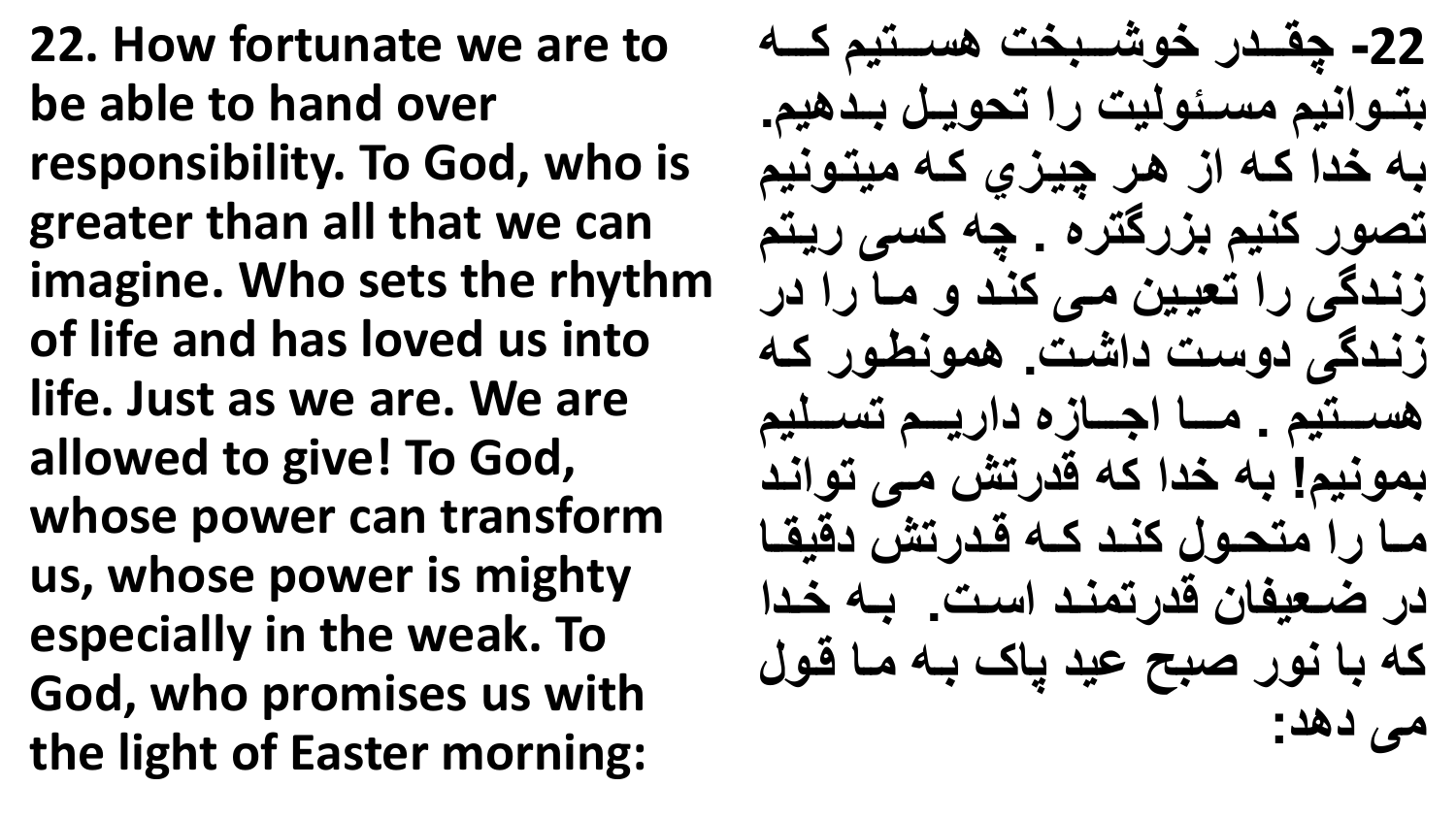**23. You are a new person in this Christ! You can become new. Over and over again. With ALL that you do and are. That is the change! For that is the resurrection. It doesn't take much of his morning dew in your desert. So that you can know: I am alive! The dew is like a blessing. It raises you up and makes you recognise.**

**.23 ش ازیشز زج ی ز ز یاکز** مسيح! ميتونى جديــد بشــ*ي* بارها و بارها. با هر كا*رى* كه میکن*ـی* و هسـتی . ایـن تغییـر است! چرا که این رستاخیز ا**ست. به خيلی از گوزن هاي صااابح اهيزشزتاااادزصاااح دز تاز حتیاجزن زتاازبفه یا : اکز** زنده ام! یه دونه مثل یه نع*مت*ه اون تو رو بلند میکنه و باعث  **یشهزبشناسي**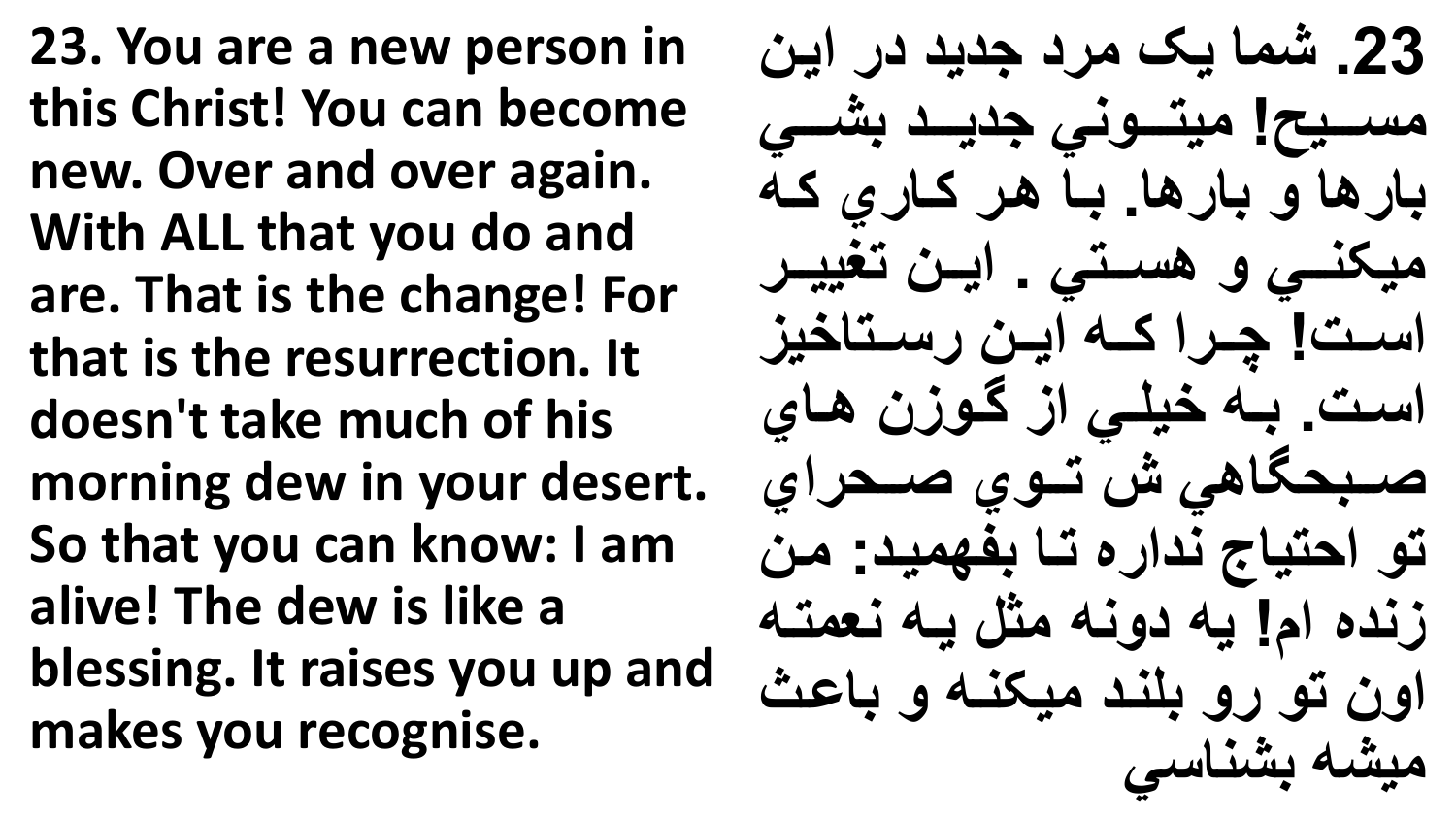**24. Jesus Christ is the dew on your head. You are like a lily in the images of Isaiah. And for our Christian community, which we are in the Church, it will blossom. Because the Church of Christ is for everyone! Yes, what else can it be but an oasis, a watered garden, if we all shape it together with our own colours?**

24. عیس*ی* مسیح است کـه در سر شما. تو مثل یک زنجیل*ی* در **تصاااای ز شااعیازهسااتيز. ازباا وز** جامعه مسیحی ما که ما در کلیسا هستيم، شكوفا خواهد شد<sub>.</sub> چون **ا یساااااادز سااااای زبااااا دزه اااااهز** اونجاست! بله، چه چیز دیگری  **یزتا ن زباش زتازا حه زیاشزبااهز ممزشاااا ز گاااا زه ااااهز ااااازمکز ز** همراه با رنسگ های خودمان **ه حیزانیل.**